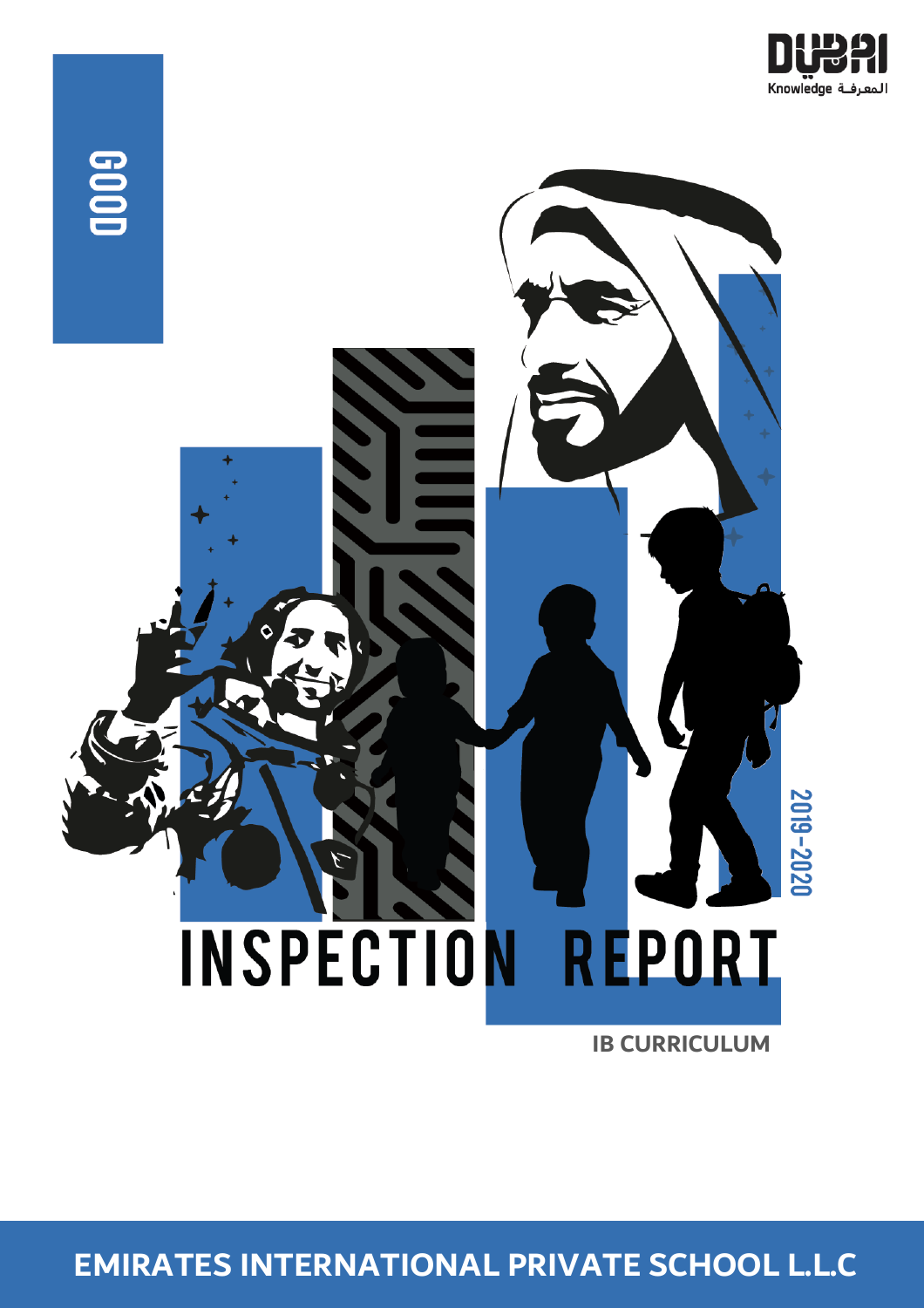<span id="page-1-0"></span>

# **Contents**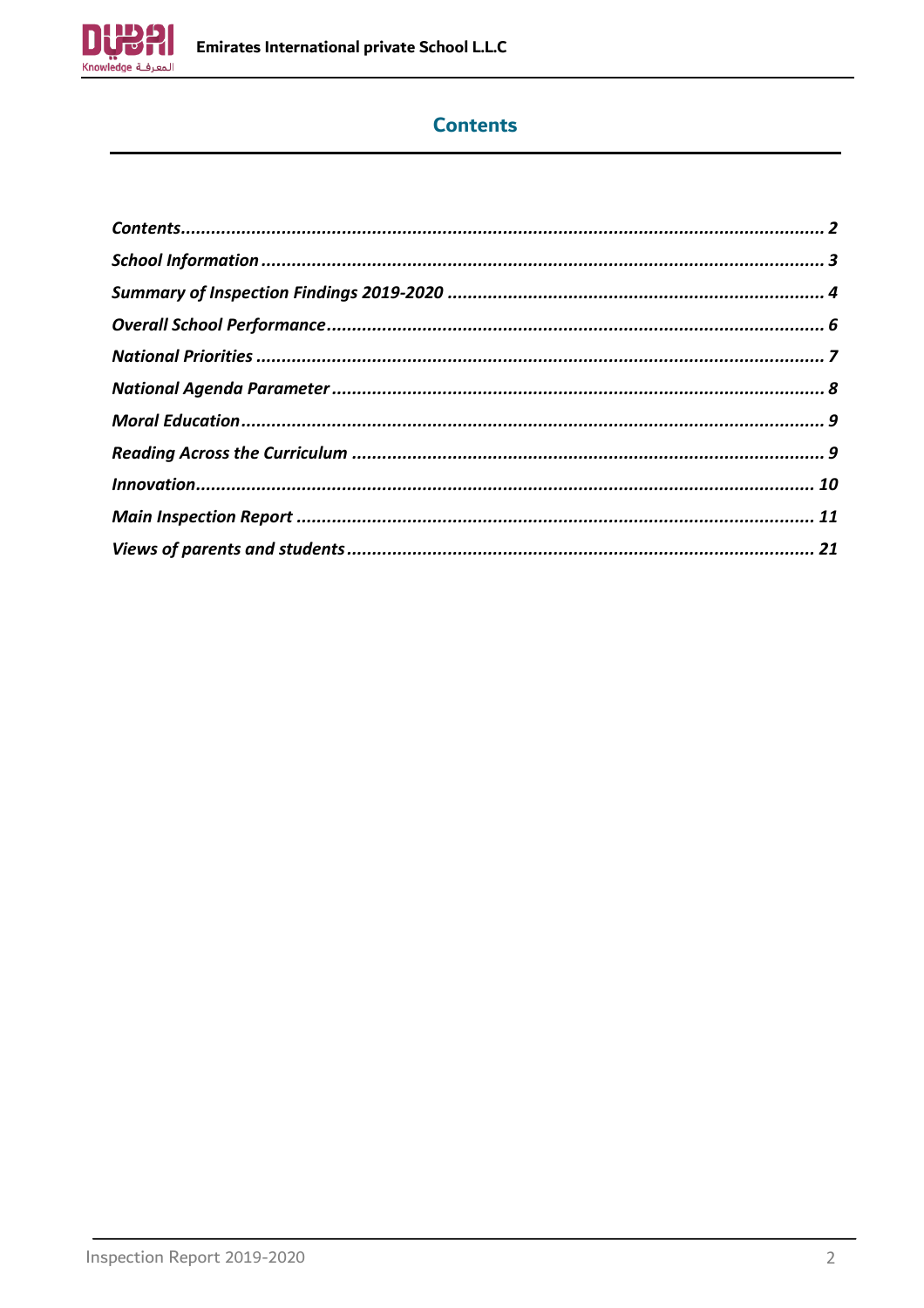

# <span id="page-2-0"></span>**School Information**

|                     | $\odot$                                                                                    | Location                                                       | Umm Al Sheif          |
|---------------------|--------------------------------------------------------------------------------------------|----------------------------------------------------------------|-----------------------|
|                     | Ê                                                                                          | Opening year of School                                         | 1991                  |
|                     | ₩                                                                                          | Website                                                        | www.eischools.ae      |
|                     | G)                                                                                         | Telephone                                                      | 971043489804          |
|                     | $\Omega$                                                                                   | Principal                                                      | Mrs. Pratibha Rao     |
| General Information | 最                                                                                          | Principal - Date appointed                                     | 9/1/2018              |
|                     | $\mathbb{S}$                                                                               | Language of Instruction                                        | English               |
|                     | 圜                                                                                          | <b>Inspection Dates</b>                                        | 20 to 23 January 2020 |
|                     |                                                                                            | Gender of students                                             |                       |
|                     | 释                                                                                          |                                                                | Boys and girls        |
|                     | AGE                                                                                        | Age range                                                      | 3 to 19               |
| Students            | $\frac{\partial}{\partial \theta}$                                                         | Grades or year groups                                          | EY1 to Year 13        |
|                     |                                                                                            | Number of students on roll                                     | 2124                  |
|                     |                                                                                            | Number of Emirati students                                     | 394                   |
|                     | 59?                                                                                        | Number of students of determination                            | 144                   |
|                     |                                                                                            | Largest nationality group of students                          | Arab                  |
|                     | Ĥ″<br>∥                                                                                    | Number of teachers                                             | 174                   |
|                     | $\bigcirc$                                                                                 | Largest nationality group of teachers                          | <b>UK</b>             |
|                     | $\mathbf{\Psi}$                                                                            | Number of teaching assistants                                  | 3                     |
| <b>Teachers</b>     |                                                                                            | Teacher-student ratio                                          | 1:12                  |
|                     | 다 <sub>이</sub><br>2011                                                                     | Number of guidance counsellors                                 | 3                     |
|                     | $\circledS$                                                                                | Teacher turnover                                               | 19                    |
|                     |                                                                                            |                                                                |                       |
|                     | <b>HARRY</b>                                                                               | Educational Permit/ License                                    | IB                    |
|                     |                                                                                            | Main Curriculum                                                | 1B                    |
| Curriculum          | 霉                                                                                          | <b>External Tests and Examinations</b>                         | IBCP, IBMYP, IBDP     |
|                     |                                                                                            | Accreditation                                                  | IB                    |
|                     | $\begin{array}{ c }\hline\mathbf{g}=\mathbf{g} \\ \hline\mathbf{g}=\mathbf{g} \end{array}$ | National Agenda Benchmark Tests                                | GL, CAT4, IBT         |
|                     |                                                                                            | School Journey for EMIRATES INTERNATIONAL PRIVATE SCHOOL L.L.C |                       |

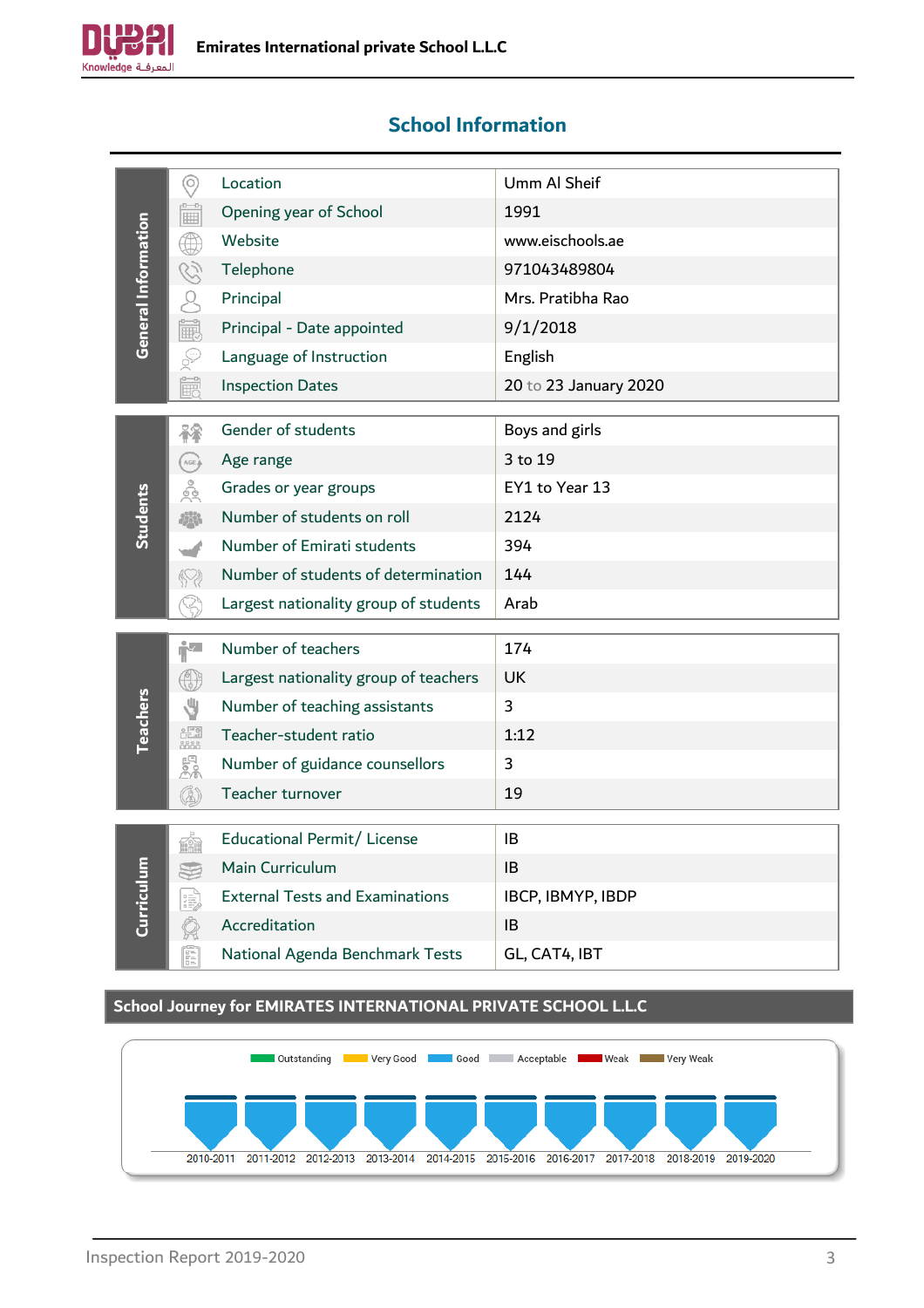

# **Summary of Inspection Findings 2019-2020**

<span id="page-3-0"></span>The overall quality of education provided by the school is **good**. The section below summarises the inspection findings for students' outcomes, provision and leadership.

| <b>Students Outcomes</b>      | Students' achievements are at least good in most subjects and phases. In the Foundation Stage<br>(FS) children make excellent progress in English. Diploma Programme (DP) students' achievement<br>in English is high. Progress in Arabic as a first language is good, although attainment remains<br>acceptable. There is a similar picture in Islamic education in the Middle Years Programme (MYP)<br>and DP. Achievement is acceptable in Arabic as an additional language, and in UAE social studies.<br>Learning skills are strong across the school.<br>Students' considerate behaviour makes a significant contribution to the school's welcoming and<br>purposeful learning atmosphere. Students display highly positive and very responsible attitudes<br>to learning. They appreciate and respect Islamic values and have a deep understanding of the<br>culture and traditions of the UAE. They are keen to take on leadership roles and demonstrate the<br>capacity to be innovative and enterprising. |
|-------------------------------|---------------------------------------------------------------------------------------------------------------------------------------------------------------------------------------------------------------------------------------------------------------------------------------------------------------------------------------------------------------------------------------------------------------------------------------------------------------------------------------------------------------------------------------------------------------------------------------------------------------------------------------------------------------------------------------------------------------------------------------------------------------------------------------------------------------------------------------------------------------------------------------------------------------------------------------------------------------------------------------------------------------------|
|                               |                                                                                                                                                                                                                                                                                                                                                                                                                                                                                                                                                                                                                                                                                                                                                                                                                                                                                                                                                                                                                     |
|                               | Very good and outstanding teaching in the FS and DP successfully engages students' attention<br>and interest. Teachers' skilful use of questioning promotes higher order thinking as learners are<br>challenged to explain their reasoning. Teaching is less consistent in the Primary Years Programme<br>(PYP) and the MYP, particularly in Arabic. In the most effective lessons, assessment information<br>is used to ensure that work is matched to students' learning needs.                                                                                                                                                                                                                                                                                                                                                                                                                                                                                                                                   |
| <b>Provision for learners</b> | The curriculum is very well planned to ensure progression in students' learning, particularly in the<br>DP. The curriculum in the FS promotes the basic skills that underpin students' achievement in the<br>later years. The curriculum is adapted well to meet the needs of students of determination, but<br>not always sufficiently well to meet the continuing needs of English as additional language<br>learners. The development of enterprise and innovation skills are inconsistent. DP students are<br>exceptionally well-prepared for the next stage of their education.                                                                                                                                                                                                                                                                                                                                                                                                                                |
|                               | Students' welfare and emotional well-being are given the highest priority. All staff are provided<br>with safeguarding and child protection training. Students are carefully supervised and kept safe<br>both within school and when on school transport. Healthy living and active lifestyles are promoted<br>throughout school life. Although students of determination are supported well, personalised<br>learning for them in lessons is more variable.                                                                                                                                                                                                                                                                                                                                                                                                                                                                                                                                                        |
|                               |                                                                                                                                                                                                                                                                                                                                                                                                                                                                                                                                                                                                                                                                                                                                                                                                                                                                                                                                                                                                                     |
| Leadership and<br>management  | Senior leaders ensure that students' well-being and academic achievement lie at the heart of the<br>school. Middle leaders vary in their effectiveness. Self-evaluation procedures provide an accurate<br>picture of the school's performance. Parents are very supportive and effectively engaged in their<br>children's learning. Not all members of the School Advisory Council have clearly defined roles and<br>responsibilities. Resources are plentiful. Routine management of the school is effective.                                                                                                                                                                                                                                                                                                                                                                                                                                                                                                      |
|                               |                                                                                                                                                                                                                                                                                                                                                                                                                                                                                                                                                                                                                                                                                                                                                                                                                                                                                                                                                                                                                     |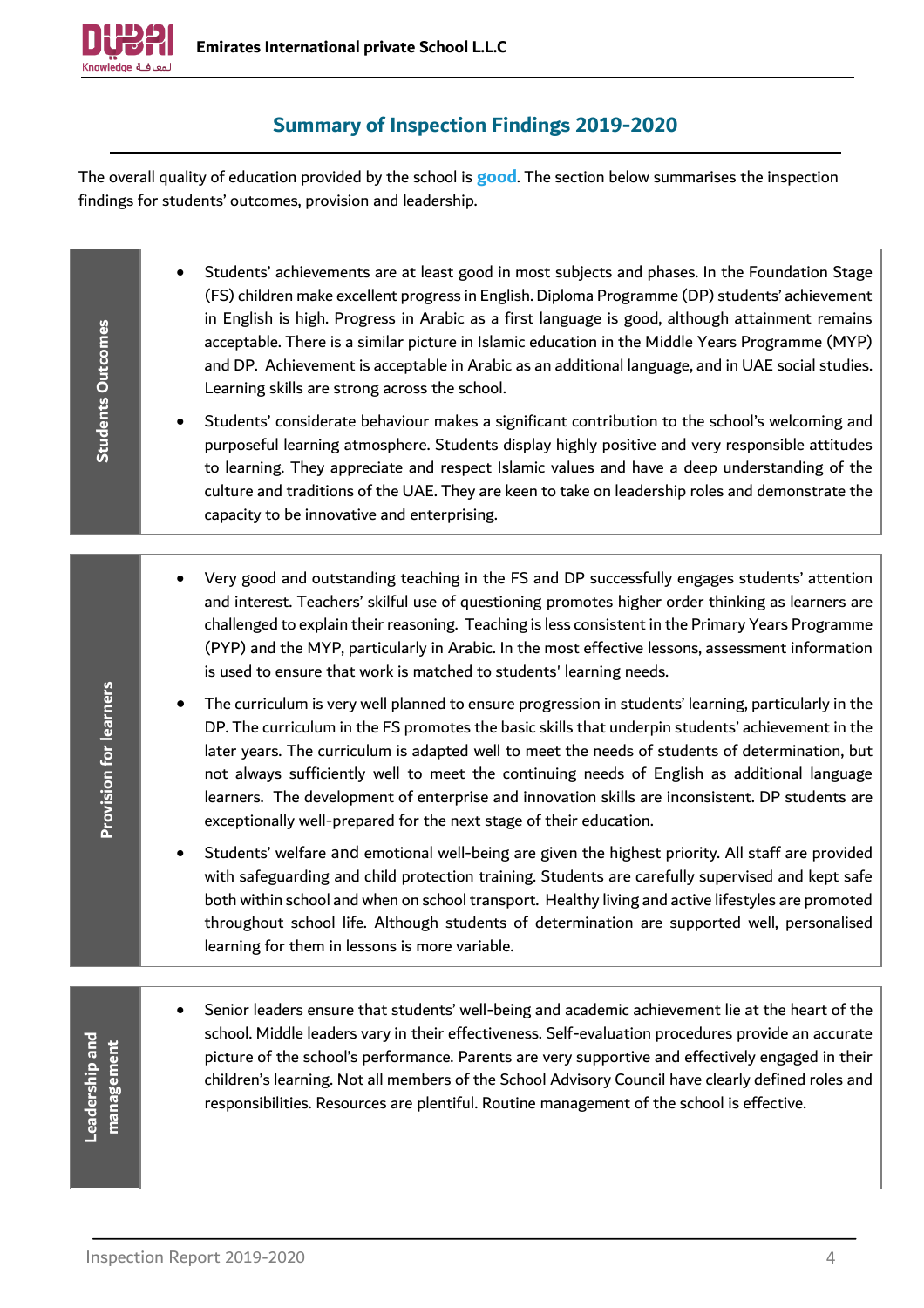

#### **The Best Features of The School:**

- The stimulating environment for learning in the Foundation Stage that promotes very good achievement in English, mathematics and science, and excellent personal development.
- The strong partnerships with parents and the very good arrangements for keeping children safe and promoting their emotional well-being.
- Students' understanding of Islamic values and their relevance to life in Dubai, and their sense of social responsibility.
- The inclusive ethos of the school, which ensures good provision for students of determination and very good care and support for all students.
- The very effective diploma and careers related programmes, that prepare students exceptionally well for higher education and their future careers.

#### **Key Recommendations:**

- Raise achievement in Arabic as an additional language by ensuring that teaching and learning are of a consistently high quality and that assessments of students' progress are linked to their years of studying the subject.
- Increase the proportion of very good and outstanding teaching by ensuring that, in all lessons, teachers make full use of students' capacity for independent learning, and that they are provided with more opportunities to develop their critical thinking skills.
- Ensure that in all subjects and phases there is a consistent, systematic approach to the development of students' language and comprehension skills.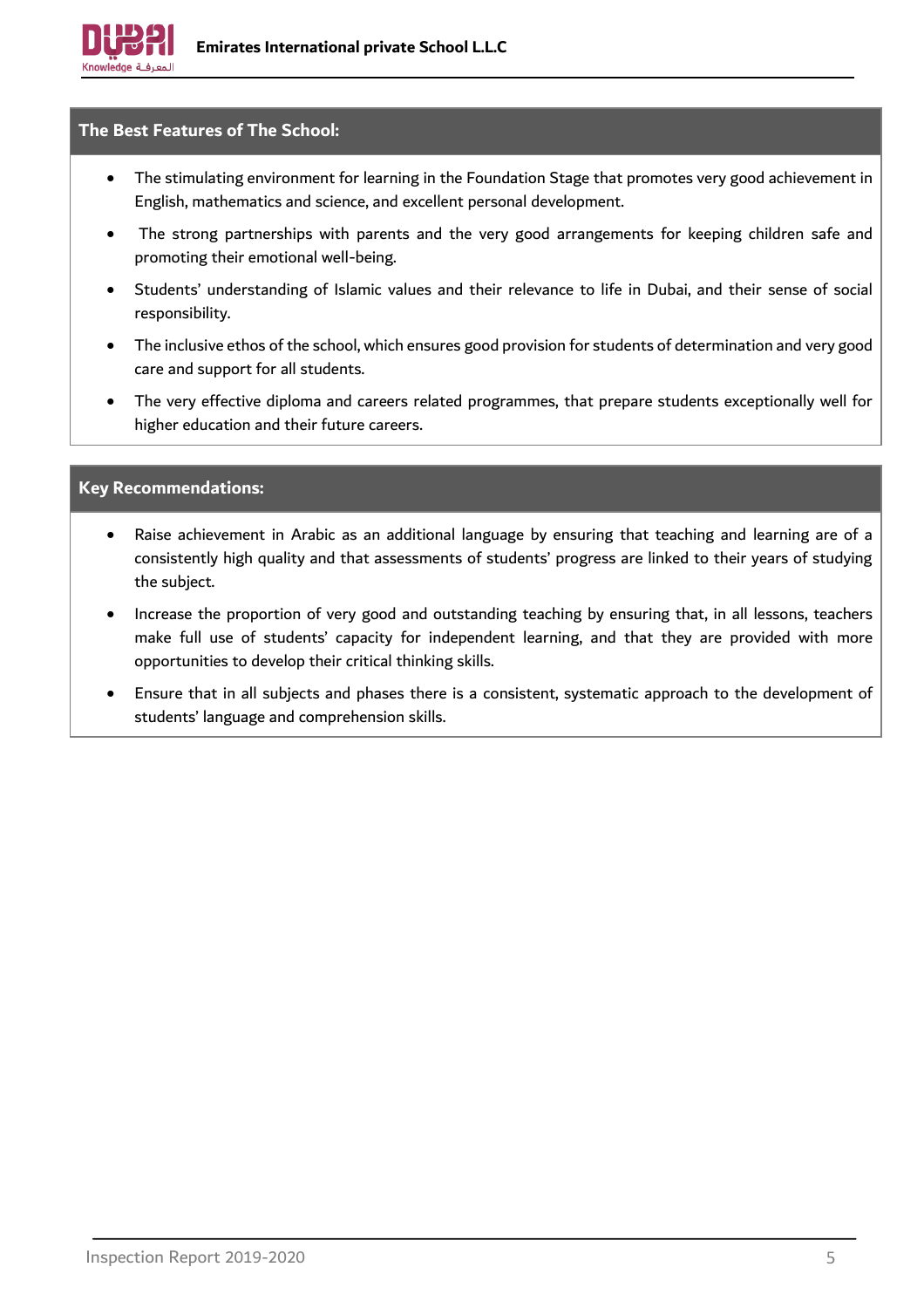<span id="page-5-0"></span>

# **Overall School Performance**

# **Good**

**1. Students' Achievement**

|                                     |            | <b>Foundation Stage</b>  | <b>PYP</b> | <b>MYP</b>  | <b>DP</b>      |
|-------------------------------------|------------|--------------------------|------------|-------------|----------------|
|                                     | Attainment | Not applicable           | Good       | Acceptable  | Acceptable     |
| Islamic<br>Education                | Progress   | Not applicable           | Good       | Good        | Good           |
|                                     | Attainment | Not applicable           | Acceptable | Acceptable  | Acceptable     |
| Arabic as a<br>First Language       | Progress   | Not applicable           | Good       | Good        | Good           |
| Arabic as an                        | Attainment | Not applicable           | Acceptable | Acceptable  | Not applicable |
| Additional<br>Language              | Progress   | Not applicable           | Acceptable | Acceptable  | Not applicable |
| АВСР                                | Attainment | Very good                | Very good  | Very good   | Outstanding    |
| English                             | Progress   | Outstanding <sup>1</sup> | Very good  | Very good   | Outstanding    |
| $\pmb{+}$<br>$\times$               | Attainment | Very good                | Good       | Good        | Good           |
| Mathematics                         | Progress   | Very good                | Good       | Very good 1 | Very good      |
|                                     | Attainment | Very good                | Good       | Good        | Very good 1    |
| Science                             | Progress   | Very good                | Good       | Good.       | Very good 1    |
| <b>UAE Social</b><br><b>Studies</b> | Attainment |                          | Acceptable |             |                |
|                                     |            | <b>Foundation Stage</b>  | <b>PYP</b> | <b>MYP</b>  | <b>DP</b>      |
| <b>Learning skills</b>              |            | Outstanding <sup>1</sup> | Good       | Good        | Very good      |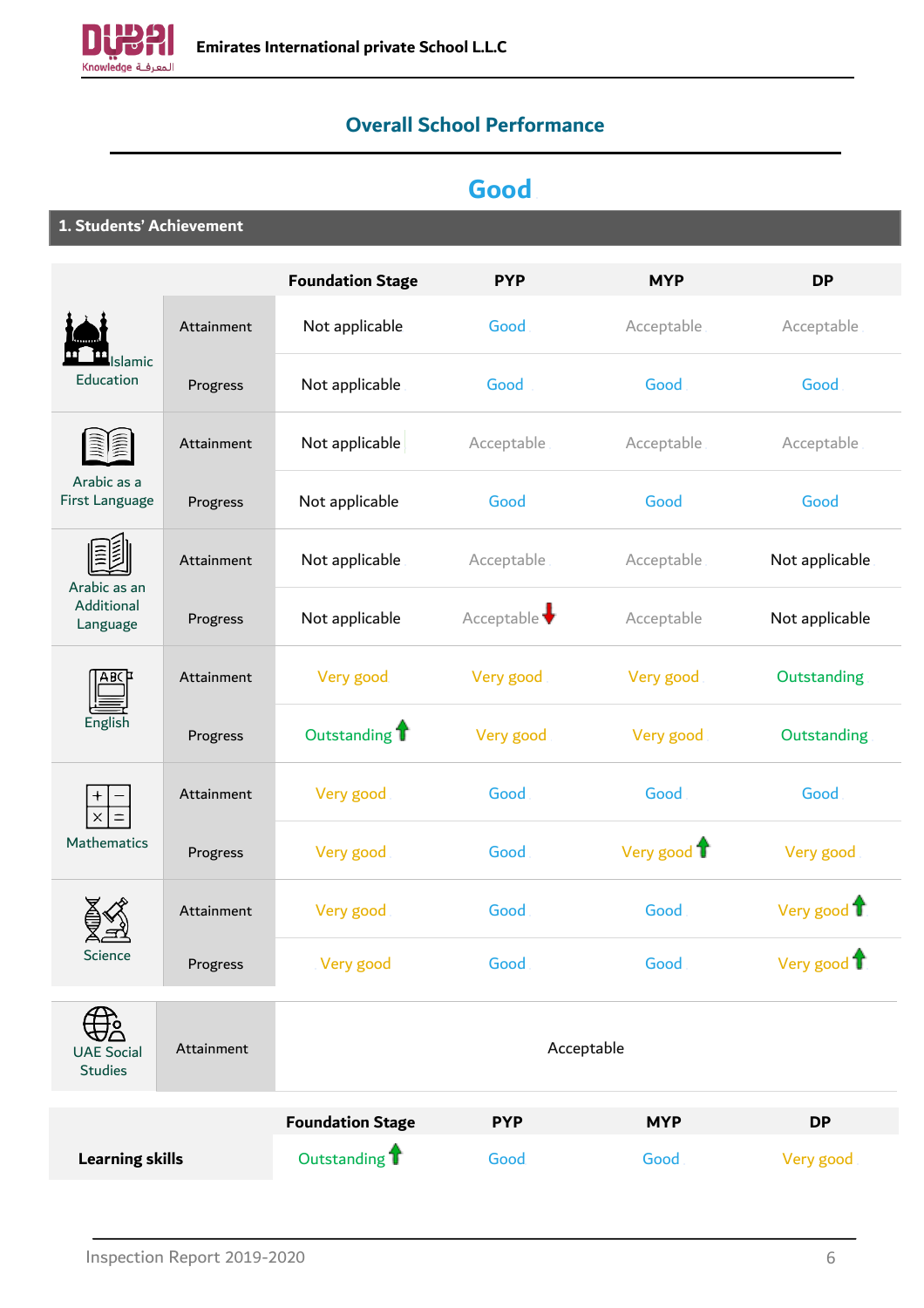

### **2. Students' personal and social development, and their innovation skills**

|                                                                                                 | <b>Foundation Stage</b>  | <b>PYP</b>  | <b>MYP</b>               | <b>DP</b>   |  |
|-------------------------------------------------------------------------------------------------|--------------------------|-------------|--------------------------|-------------|--|
| <b>Personal development</b>                                                                     | Outstanding              | Outstanding | Outstanding              | Outstanding |  |
| <b>Understanding of Islamic</b><br>values and awareness of<br><b>Emirati and world cultures</b> | Very good                | Very good   | Outstanding <sup>1</sup> | Outstanding |  |
| Social responsibility and<br>innovation skills                                                  | Very good                | Very good   | Outstanding              | Outstanding |  |
| 3. Teaching and assessment                                                                      |                          |             |                          |             |  |
|                                                                                                 | <b>Foundation Stage</b>  | <b>PYP</b>  | <b>MYP</b>               | <b>DP</b>   |  |
| <b>Teaching for effective learning</b>                                                          | Outstanding <sup>1</sup> | Good        | Good                     | Very good   |  |
| <b>Assessment</b>                                                                               | Very good                | Good        | Good                     | Very good   |  |
| 4. Curriculum                                                                                   |                          |             |                          |             |  |
|                                                                                                 | <b>Foundation Stage</b>  | <b>PYP</b>  | <b>MYP</b>               | <b>DP</b>   |  |
| Curriculum design and<br>implementation                                                         | Very good                | Very good   | Very good                | Outstanding |  |
| <b>Curriculum adaptation</b>                                                                    | Very good                | Good        | Good                     | Outstanding |  |
| 5. The protection, care, guidance and support of students                                       |                          |             |                          |             |  |
|                                                                                                 | <b>Foundation Stage</b>  | <b>PYP</b>  | <b>MYP</b>               | <b>DP</b>   |  |
| Health and safety, including<br>arrangements for child<br>protection/ safeguarding              | Very good $\mathbf T$    | Very good I | Very good $\mathbf T$    | Very good   |  |
| Care and support                                                                                | Very good                | Very good   | Very good                | Outstanding |  |
| 6. Leadership and management                                                                    |                          |             |                          |             |  |
| The effectiveness of leadership                                                                 |                          |             | Good                     |             |  |
| School self-evaluation and improvement planning                                                 |                          |             | Very good                |             |  |
| <b>Parents and the community</b>                                                                |                          |             | Very good                |             |  |
| Governance                                                                                      |                          |             | Good                     |             |  |
| Management, staffing, facilities and resources                                                  |                          |             | Very good                |             |  |

<span id="page-6-0"></span>For further information regarding the inspection process, please look at **[UAE School Inspection Framework](https://www.khda.gov.ae/Areas/Administration/Content/FileUploads/Publication/Documents/English/20170112135640_KHDAINSPECTIONFRAMEWORKEN.pdf)**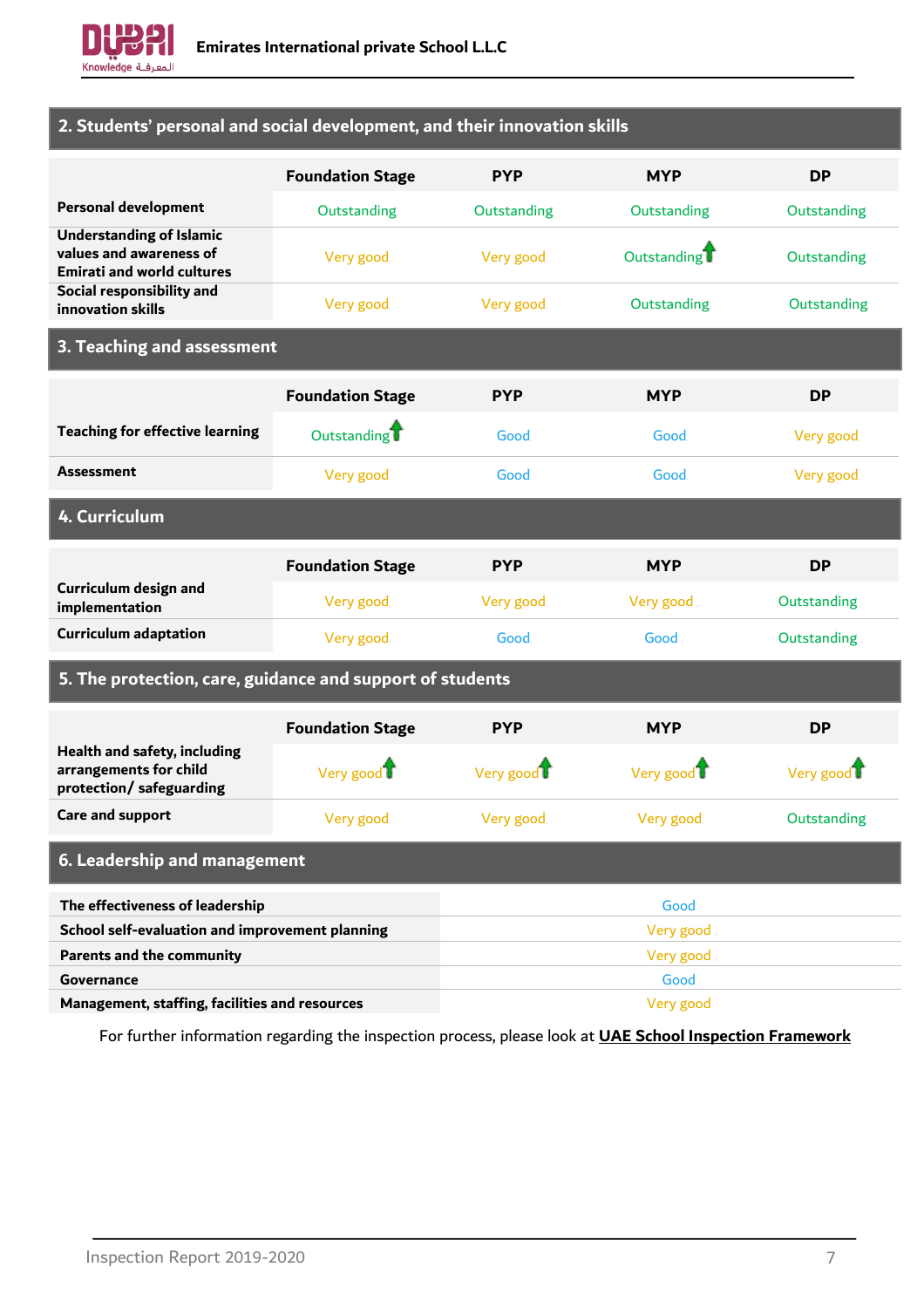

# **National Priorities**

#### <span id="page-7-0"></span>**National Agenda Parameter**



In 2014, H.H. Sheikh Mohammed Bin Rashid Al Maktoum, Vice-President and Prime Minister of the UAE, and Ruler of Dubai, launched the UAE National Agenda 2021. In 2015, KHDA launched the National Agenda Parameter (NAP), which is a method for measuring and monitoring schools' progress towards achieving the UAE National Agenda targets.

The following section focuses on the success of the school in meeting the National Agenda Parameter targets.

The school meets the registration requirements for the National Agenda Parameter.

**School's Progression in International Assessments is above expectations.**

• The school has made outstanding progress in benchmark tests. Both Year 5 and Year 9 scores were at the highest level in the Trends in International Mathematics and Science Study (TIMSS). Programme in International Student Assessment (PISA) scores also improved on previous testing rounds. General Learning (GL) progress tests indicate slightly less impressive improvement over the last two years. However, progress in relation to measures of students' cognitive potential (CAT4) is very good in mathematics and science, and good in English. With only one round of Progress in International Reading Literacy Study (PIRLS) testing completed, it is not possible to evaluate progress in reading using this measure.

#### **Impact of Leadership is above expectations.**

• The National Agenda action plan is comprehensive, considers all issues previously raised, and clearly identifies actions that need to be taken to address concerns. Benchmarking information is thoroughly analysed at all levels. Subject leaders take action whenever curriculum weaknesses are identified. Most teachers use assessment information appropriately, to meet the needs of students.

**Impact of Learning meets expectations.**

• Almost all students handle problem-solving confidently and demonstrate some flexibility when encountering critical thinking tasks. Students show strong independent learning skills, with the ability to construct their own understanding from various sources of information. Research is generally handled well with these skills are developing further as students' progress through the school.

**Overall, the school's progression to achieve the UAE National Agenda targets is above expectations.**

#### **For development:**

• Ensure that teachers use all of the assessment information available to them to adjust their teaching to meet the needs of students as individuals.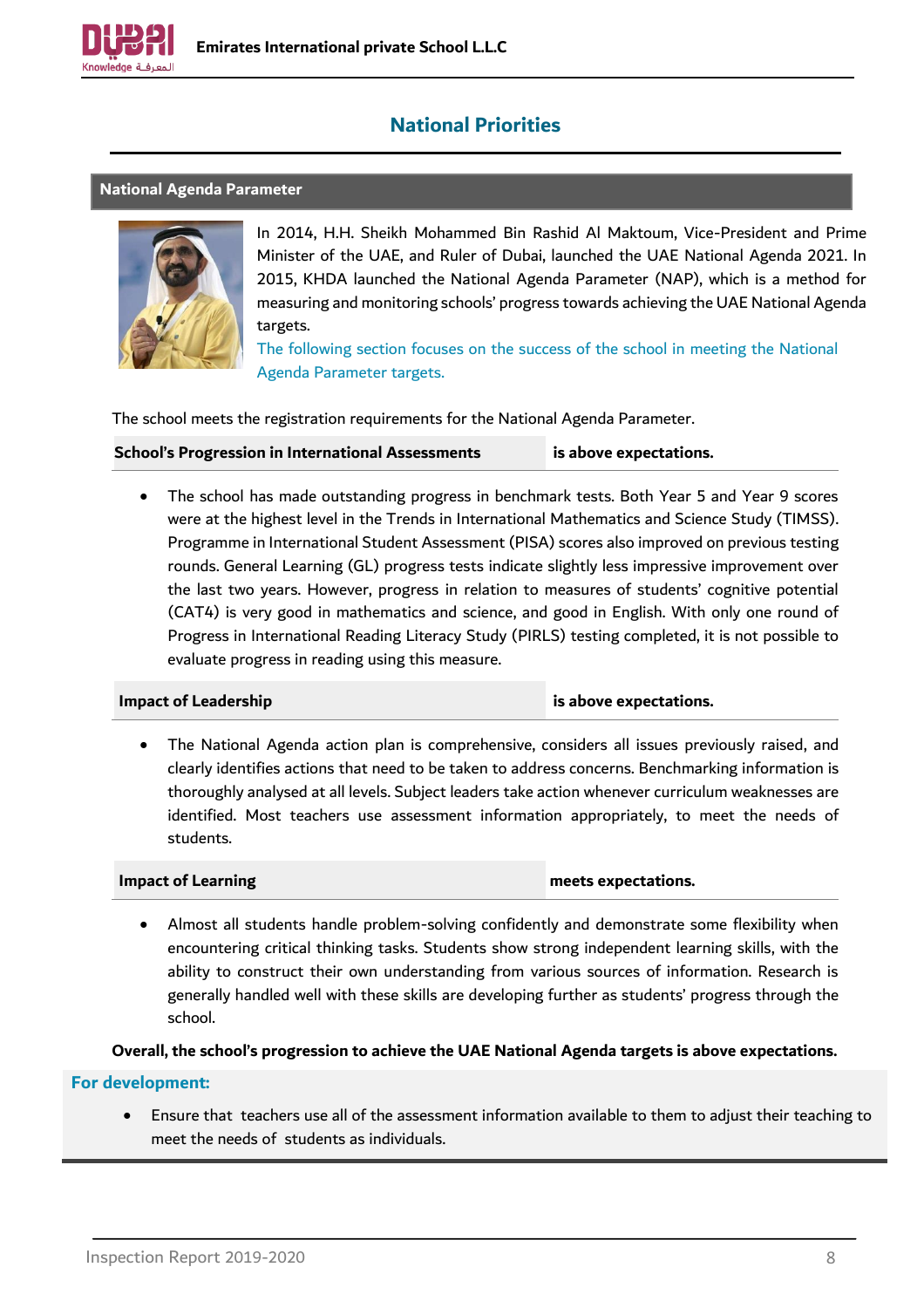

#### <span id="page-8-0"></span>**Moral Education**

- Teachers plan interesting lessons and use questions well to advance students' critical thinking skills. They promote independent learning well. Students plan and present project work, which supports their development as morally mature citizens.
- Teachers capably evaluate students' levels of attainment against the curriculum standards and International Baccalaureate (IB) requirements. Students are involved in analysing their own levels of knowledge, understanding and skills, and in planning for improvement.
- Learning is supported by comprehensive curriculum maps, which are well planned and closely aligned to the IB units of study. They address fully the key concepts of the moral education programme and provide a balance of knowledge and skills.

#### **The school's implementation of moral education is meeting expectations.**

#### **For development:**

Enhance students' learning opportunities and personal development by involving the community more fully in the moral education programme.

#### <span id="page-8-1"></span>**Reading Across the Curriculum**

- Additional resources, initiatives for developing skills, classroom libraries, a reading club and book-focused lessons all help to promote an enjoyment of reading. Detailed information of students' reading age scores is used effectively to improve standards.
- A structured phonics programme and guided reading sessions are helping to improve the comprehension skills of FS and PYP students. A school-wide focus on reading is increasing students' vocabulary and aiding understanding, although this is not consistently applied in all subjects.
- Few children enter the school from an English-speaking background, and this is reflected in their literacy skills. Not all teachers make the adjustments needed to reading materials to enable all students to access the curriculum.
- School leaders are committed to raising standards of reading across the school. There is a comprehensive reading action plan. Training is provided for teachers who require additional help in improving students' reading in lessons.

#### **The school's provision, leading to raised outcomes in reading across the curriculum is developing.**

#### **For development:**

- Ensure that strategies for improving reading are implemented consistently in all subjects, and the impact evaluated.
- Ensure that all teachers have the skills needed to support the development of students' reading skills.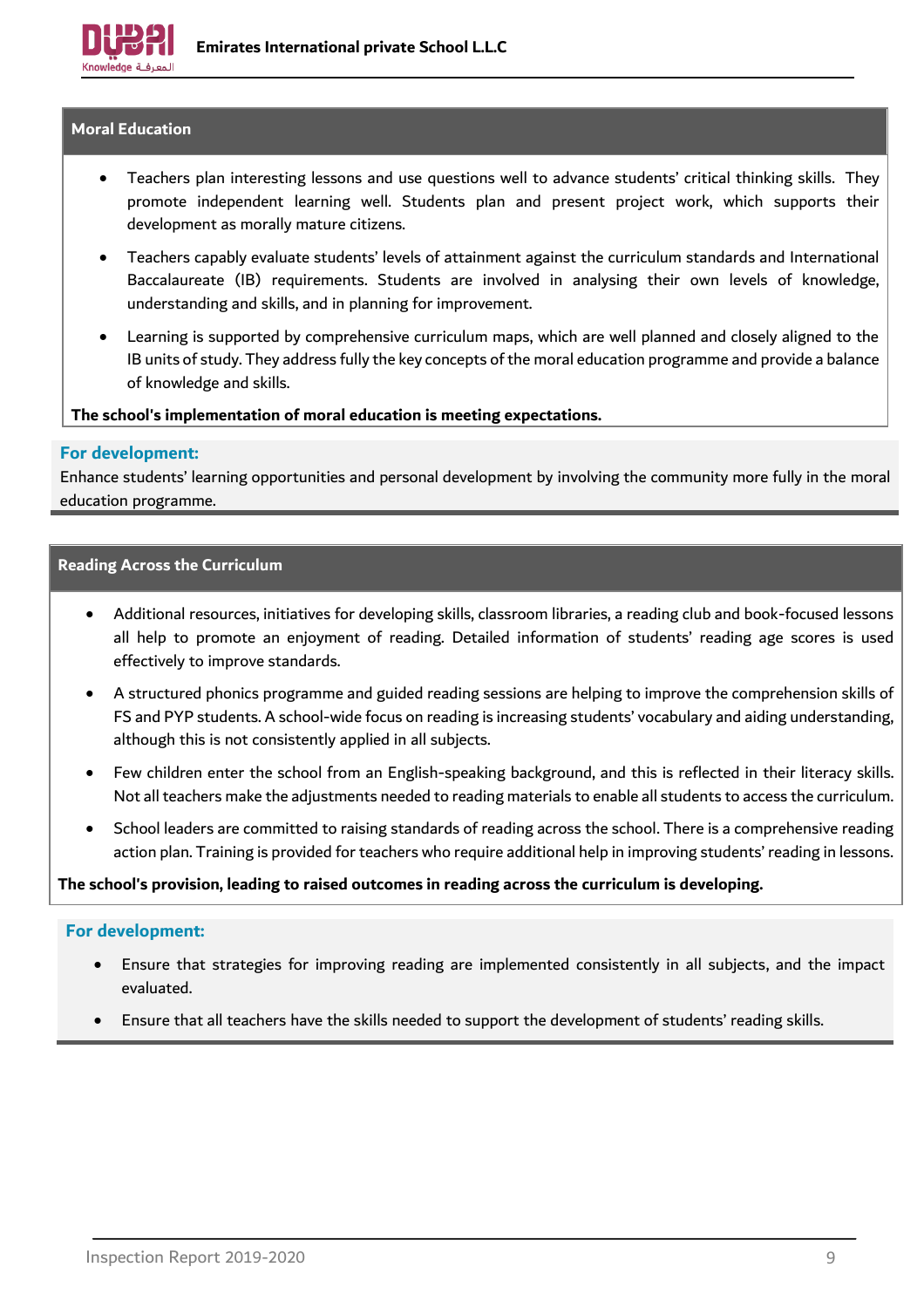

#### <span id="page-9-0"></span>**Innovation**

- The majority of students are able to use enquiry and research skills when given the opportunity. These opportunities are not consistent across all subjects and phases.
- Older students take leadership roles in initiatives that benefit the school and the wider community. Students participate willingly in a variety of projects and welcome opportunities to take on responsibilities.
- The majority of teachers develop students' skills in the use of modern technologies to support their learning. The development of critical and independent learning skills is variable.
- The curriculum, particularly in the DP, is enriched by a variety of opportunities for students to develop and apply their skills of creativity and entrepreneurship.
- Although school leaders are committed to the development of a culture of innovation, innovative approaches towards the improvement of teaching and learning remain at an early stage.

**The school's promotion of a culture of innovation is developing.**

#### **For development:**

• Extend students' independent learning and critical thinking skills across all subjects and phases.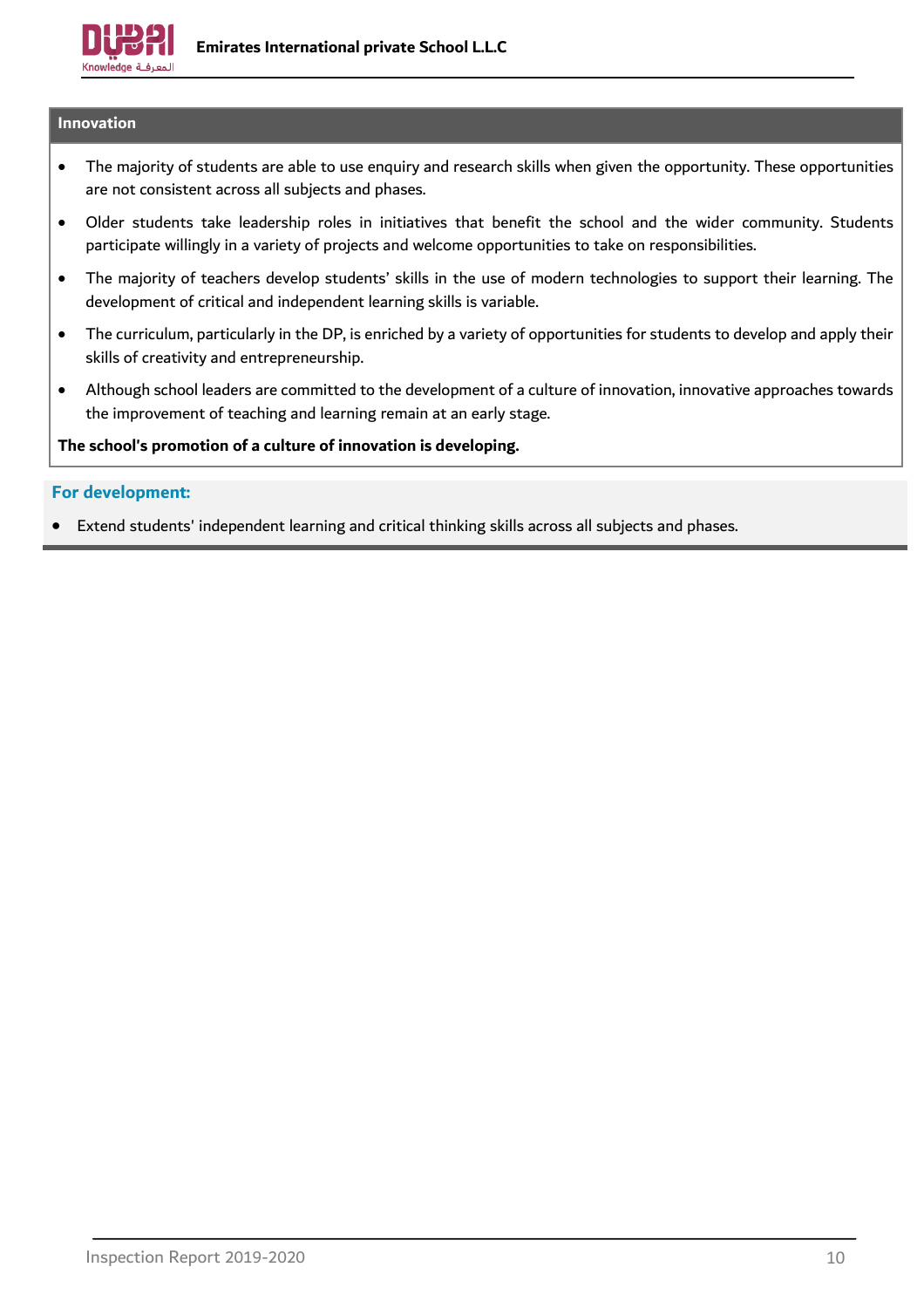

# <span id="page-10-0"></span>**Main Inspection Report**

### **1. Students' Achievement**

#### **Islamic Education**

|            | <b>Foundation Stage</b> | <b>PYP</b> | <b>MYP</b> | <b>DP</b>   |
|------------|-------------------------|------------|------------|-------------|
| Attainment | Not applicable          | Good       | Acceptable | Acceptable. |
| Progress   | Not applicable          | Good       | Good       | Good        |

- Internal assessment information indicates that, in all three phases, attainment levels are above curriculum standards. Lesson observations and scrutiny of students' work confirm this attainment level in PYP, but not in MYP and DP, where attainment levels are in line with curriculum standards.
- Students in the PYP demonstrate an understanding of Islamic values and some aspects of Seerah. Those in MYP and DP have improved their understanding of the application of Islamic rules. However, students in both phases lack the ability to discuss, analyse and present thorough conclusions and strong arguments in relation to the Holy Qur'an and Hadith.
- Enhancements to the curriculum include extra recitation assignments. They are effectively developing students' skills in recitation of the Holy Qur'an, using proper Tajweed rules.

#### **For development:**

• Provide students with more opportunities to deepen their knowledge and skills in all aspects of Islam.

|            | <b>Foundation Stage</b> | <b>PYP</b> | <b>MYP</b> | <b>DP</b>   |
|------------|-------------------------|------------|------------|-------------|
| Attainment | Not applicable          | Acceptable | Acceptable | Acceptable. |
| Progress   | Not applicable          | Good       | Good       | Good        |

### **Arabic as a First Language**

- Students in the PYP, particularly girls, demonstrate relatively stronger reading and writing skills than those in the other phases. Students in the MYP and DP plan and draft writing for different audiences and purposes. They also debate current issues. Generally, listening and reading are stronger than speaking and writing.
- Students in the PYP read and analyse the short stories and summarise literary texts. In the MYP and DP students listen well and understand literary texts. Across all phases, students encounter difficulties in using grammar and formal vocabulary when speaking and producing cohesive ideas in written work.
- The reading clubs and use of the library are contributing to an increase in students' engagement with Arabic. However, there are not enough checks on the impact of these initiatives on students' reading and writing skills.

#### **For development:**

• Make more effective use of assessment information to evaluate the impact of initiatives to improve students' reading and writing skills, particularly those of underachievers.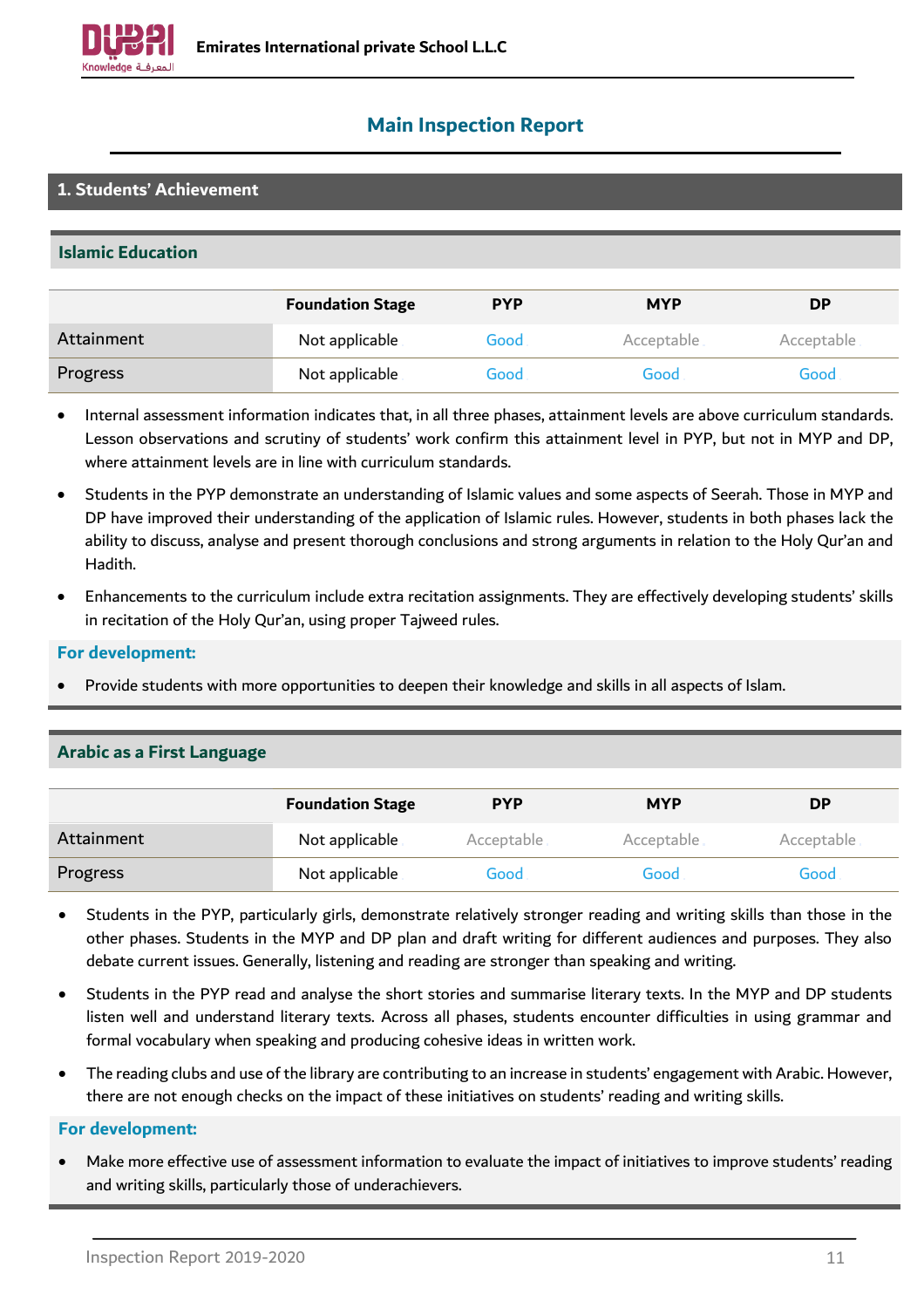

#### **Arabic as an Additional Language**

|            | <b>Foundation Stage</b> | <b>PYP</b>                 | <b>MYP</b> | <b>DP</b>      |
|------------|-------------------------|----------------------------|------------|----------------|
| Attainment | Not applicable          | Acceptable                 | Acceptable | Not applicable |
| Progress   | Not applicable          | Acceptable $\blacklozenge$ | Acceptable | Not applicable |

- Students in PYP understand the main points of short, spoken passages on familiar topics. Students in the MYP understand short, simple texts and provide their own opinions about topics such as the television channels in Dubai. In both phases, students' ability to speak confidently using classical Arabic, and to use accurate grammar when writing, is limited.
- In the PYP, students are able to write sentences using limited vocabulary and to insert missing words in simple sentences. In the MYP, students understand the main facts in audio-visual presentations. A minority are able to converse in everyday contexts. However, most lack confidence in speaking and writing.
- The use of Arabic in everyday situations is helping students to become more interested and engaged in learning the language. However, the progress that students are making does not match their years of learning Arabic.

#### **For development:**

• Increase students' ability to use a wider range of vocabulary in speaking, reading and writing, in line with the standards relevant to their years of studying Arabic as additional language.

#### **English**

|            | <b>Foundation Stage</b> | <b>PYP</b> | <b>MYP</b> | <b>DP</b>   |
|------------|-------------------------|------------|------------|-------------|
| Attainment | Very good               | Very good  | Very good  | Outstanding |
| Progress   | Outstanding T           | Very good  | Very good  | Outstanding |

- Most children in FS start by learning English as an additional language. They make rapid progress, especially in speaking and listening. Students' achievement is above expectations in IBDP external tests and MYP eassessments. GL test data from the PYP and MYP are not as positive. Internal assessment information and work in lessons and books show that the large majority of students make better than expected progress.
- Most students read accurately. Writing across a wide range of styles is well developed across the school. Not all students, especially in the PYP, have consistently accurate writing skills. Students, especially in the upper years, are very articulate and mature speakers when presenting their ideas from their analyses of text and other sources
- The focus on developing students' comprehension skills, especially in PYP, is beginning to have a positive impact on students' understanding of what they read.

#### **For development:**

• Develop students' writing skills in the PYP to ensure that handwriting, spelling, grammar and punctuation are consistently accurate.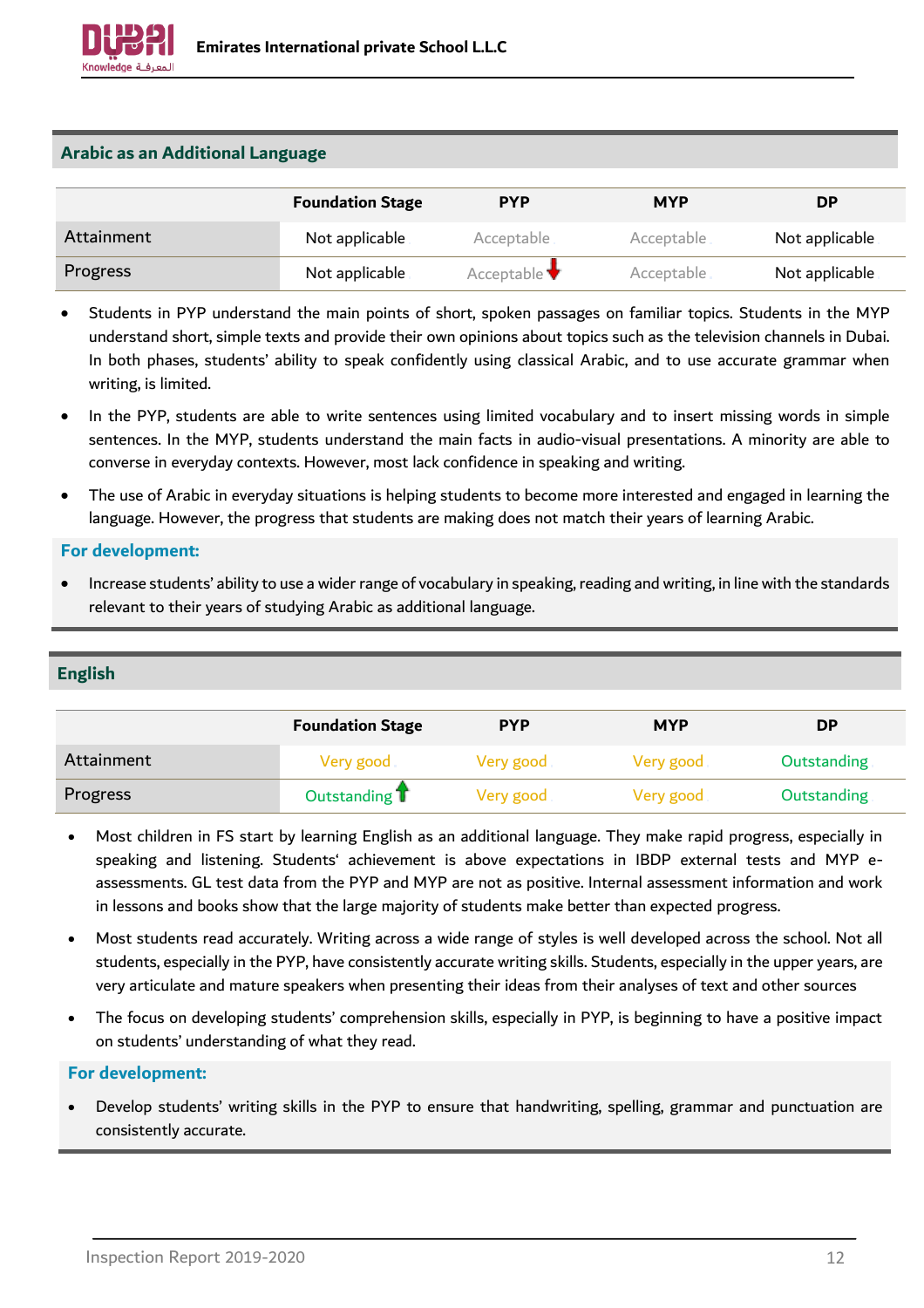

#### **Mathematics**

|            | <b>Foundation Stage</b> | <b>PYP</b> | <b>MYP</b> | <b>DP</b> |
|------------|-------------------------|------------|------------|-----------|
| Attainment | Very good               | Good .     | Good       | Good      |
| Progress   | Very good               | Good       | Very good  | Very good |

- In the FS and PYP, students develop mathematical thinking through enquiry more so than in MYP. The level of challenge in the MYP and DP is high. This stretches the students and leads to more rapid progress. Students in the PYP make good use of independent learning skills.
- Numeracy is strong in both the FS and PYP. Development of geometric understanding is done well in the MYP, as is algebraic analysis in the DP. In the upper PYP and MYP, there is not enough emphasis on communicating mathematical reasoning on paper as a basis for developing students' problem-solving skills.
- Enhanced tracking of progress in the PYP enables work to be set at an appropriate level in all topics. The advice given in on-going assessments in the MYP helps students to gauge their levels of attainment. New DP courses in Year 12 enhance students' achievement.

#### **For development:**

• Make full use of all on-going assessment information to monitor the effectiveness of learning and adjust teaching to meet students' individual needs.

#### **Science**

|            | <b>Foundation Stage</b> | <b>PYP</b> | <b>MYP</b> | <b>DP</b>             |
|------------|-------------------------|------------|------------|-----------------------|
| Attainment | Very good               | Good .     | Good       | Very good $\mathbf T$ |
| Progress   | Very good               | Good .     | Good       | Very good $\mathbf T$ |

- Children in the FS establish a firm foundation for the development of skills in practical investigation. They make predictions that they check by recording their observations. External assessment results of DP students are the strongest, illustrating the progress made through the phases towards becoming inquirers and critical thinkers.
- Students in the PYP are able to create models to simulate biological systems. They also simulate processes such as that of a tsunami using sand, water and building blocks to observe physical and human impacts.
- Lower MYP students are closely directed through experiments, without opportunities to independently devise a method or reflect on its limitations. Older MYP students have more opportunities to be independent, although they still follow direction rather than applying analytical thinking to designing experiments.

#### **For development:**

• Ensure that all students are able to design experiments or investigations, reflect on their limitations and analyse how to improve them, particularly in MYP.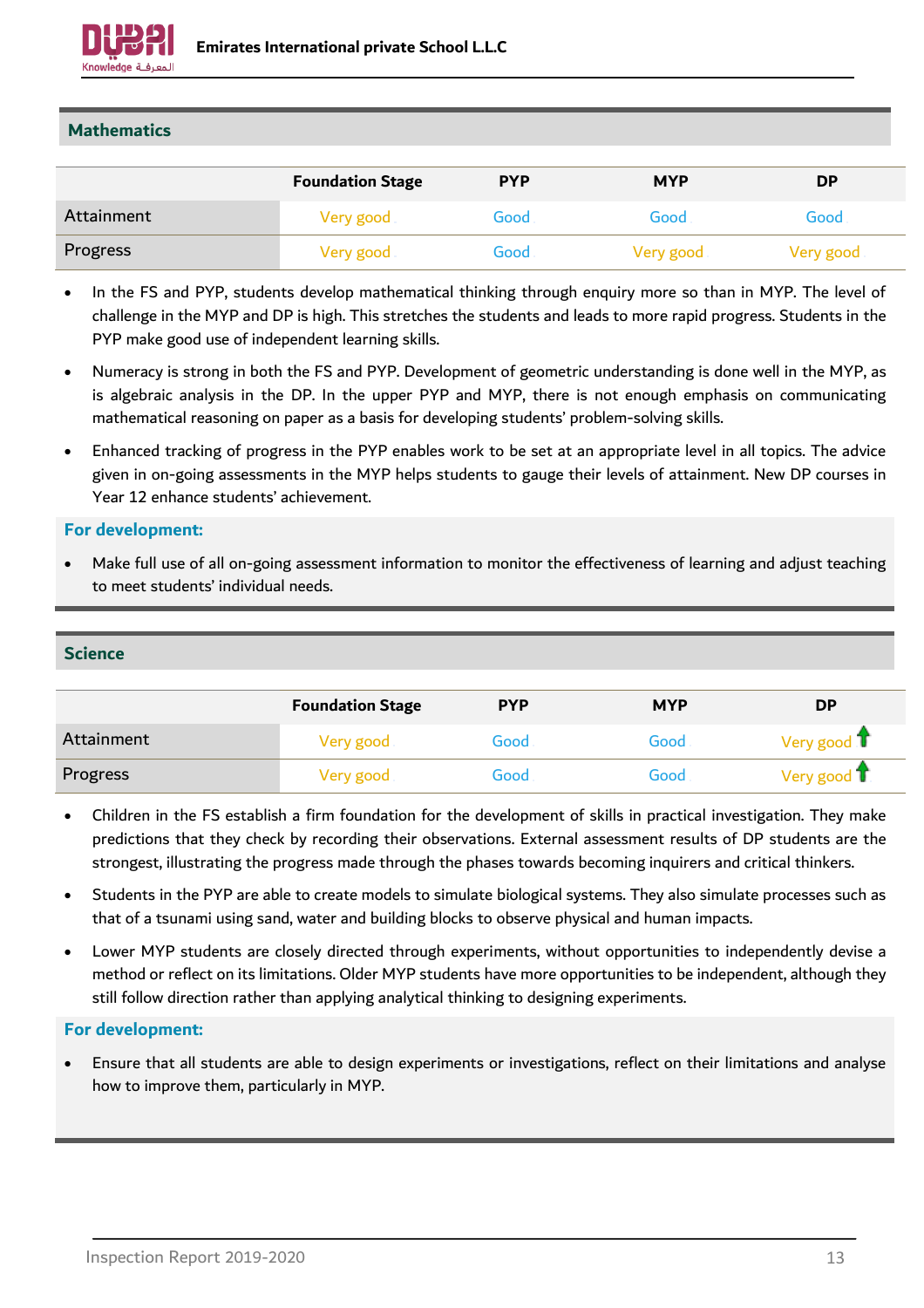

#### **UAE Social Studies**

|            | All phases |
|------------|------------|
| Attainment | Acceptable |

- Students' attainment in UAE social studies is acceptable overall. School assessment information and students' work in lessons show that the attainment of students in PYP is above that of students in MYP.
- Students demonstrate a secure understanding of the history and culture of the UAE. Older students are able to explain the influences of key figures in the economic development of the UAE. Not all students have the English language proficiency needed to develop full conceptual understanding.
- Overall, students' attainment is broadly similar to that observed in the previous inspection. Assessment procedures are better developed in PYP than in MYP, where systems are in the process of being embedded.

#### **For development:**

• Ensure that all teachers fully understand the most effective teaching approaches for learners of English as an additional language.

#### **Learning Skills**

|                 | <b>Foundation Stage</b> | <b>PYP</b> | <b>MYP</b> | <b>DP</b> |
|-----------------|-------------------------|------------|------------|-----------|
| Learning skills | Outstanding $\mathbf T$ | Good       | Good       | Very good |

- Children's' learning skills have improved in the FS. Children are enthusiastic, become increasingly self-reliant and persevere in their tasks, even without supervision. In the DP, especially in English and science, students develop strong critical and independent thinking skills. They communicate very confidently and maturely when presenting their ideas to the class. These skills are not as well developed across all subjects in the PYP and MYP.
- Students enjoy school and are diligent learners. They start tasks promptly and maintain their concentration throughout lessons. They interact and collaborate very effectively when provided with the opportunity. The thematic curriculum enables students to relate their learning to real-life and meaningful situations.
- Although opportunities for the development of students' research and enquiry skills are increasing, they are inconsistent across subjects and phases.

#### **For development:**

• Increase the opportunities for students to develop and use higher-order thinking skills across all subjects and phases.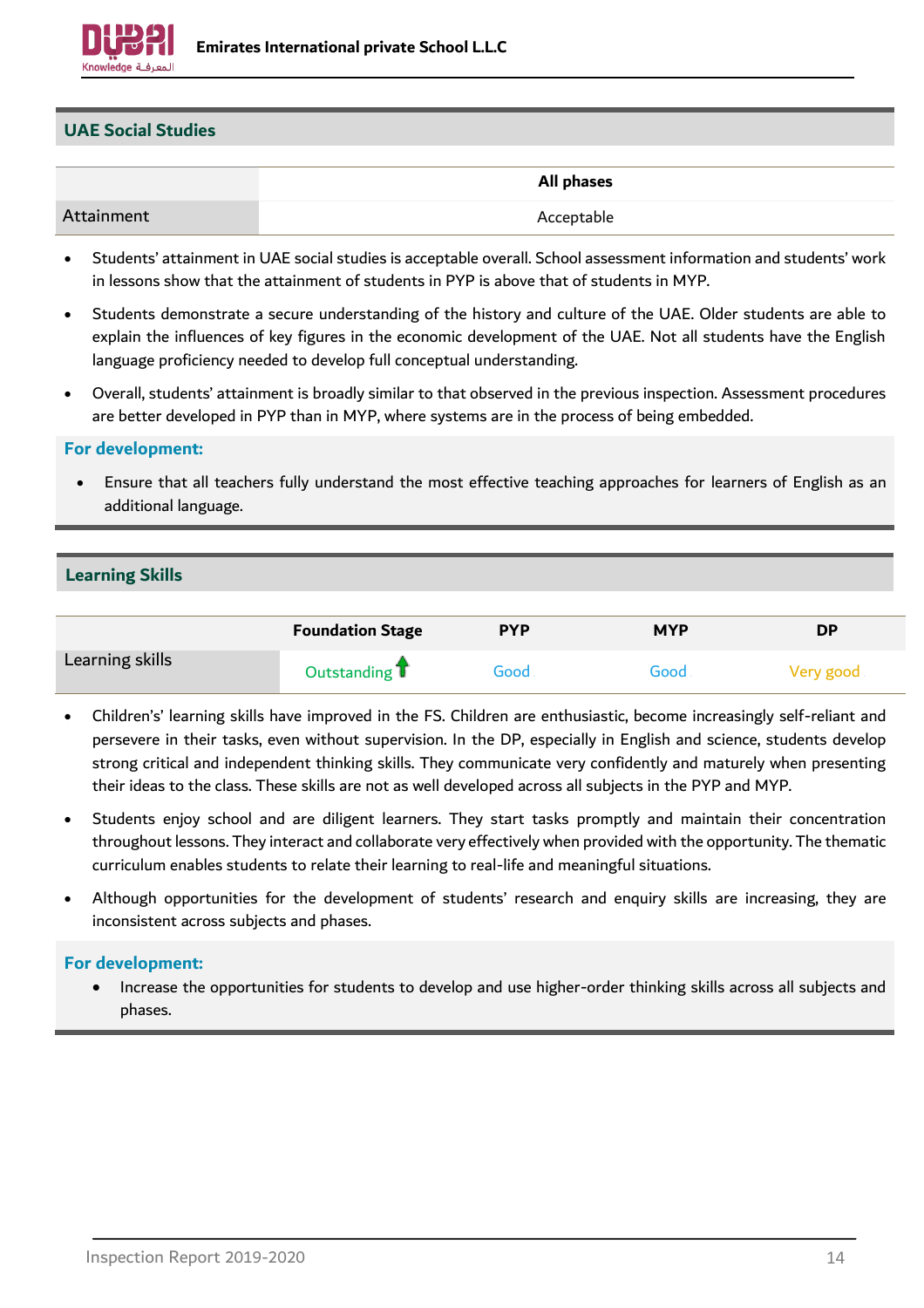

#### **2. Students' personal and social development, and their innovation skills**

|                      | <b>Foundation Stage</b> | <b>PYP</b>  | <b>MYP</b>  | DP          |
|----------------------|-------------------------|-------------|-------------|-------------|
| Personal development | Outstanding             | Outstanding | Outstanding | Outstanding |

- Students are highly motivated to learn. They demonstrate positive attitudes towards school and are willing to embrace the wide range of experiences available to them both inside and outside lessons. They are well behaved and respectful of the needs of others.
- Students display a well-developed understanding of what constitutes a safe and healthy lifestyle. They are actively involved in physical activities, both during and outside school hours, and are fully aware of the need to make healthy food choices.
- Students have a strong sense of belonging, as a result of positive relationships with teachers and other school staff. Bullying is rare. Students encourage and support one another to achieve their best in a safe environment and have a good record of punctuality and attendance.

|                                                                                   | <b>Foundation Stage</b> | <b>PYP</b> | <b>MYP</b>    | DP                 |
|-----------------------------------------------------------------------------------|-------------------------|------------|---------------|--------------------|
| Understanding of Islamic<br>values and awareness of<br>Emirati and world cultures | Very good               | Very good  | Outstanding T | <b>Outstanding</b> |

- Students have full awareness and respect for the Emirati culture and heritage. In assemblies, they relate the IB learner profile to Islamic values of love and compassion. They respect and understand the importance of tolerance within Islam and link it successfully to the context of the UAE. They organise and participate actively in the UAE national events and Islamic celebrations.
- Students are very proud of their own heritage. They draw on their understanding of their own cultures in lessons and when contributing to cultural events. The International Day celebration enables students to experience the music, food, dress and history of different countries.
- Many students, particularly in the MYP and DP, participate in events, such as the Model United Nations. These activities develop an understanding of global citizenship and stimulate thinking of creative solutions for international problems such as climate change.

|                                                | <b>Foundation Stage</b> | <b>PYP</b> | <b>MYP</b>  | DP                 |
|------------------------------------------------|-------------------------|------------|-------------|--------------------|
| Social responsibility and<br>innovation skills | Very good.              | Very good  | Outstanding | <b>Outstanding</b> |

- Students willingly volunteer to participate in projects and welcome opportunities to take on responsibilities. They are keen to take leadership roles as, for example, members of the students' council, house captains and peer mentors.
- Across all phases, students demonstrate a positive work ethic and are eager to finish tasks on their own. Students in the MYP and DP often take initiatives that benefit the school and the wider community. These include, for example, organising the Pink Day for cancer research, and the International Day.
- Most students possess a strong environmental awareness and show care for their surroundings. Some are members of the market farmers project, while others take on roles as eco-monitors. MYP and DP students show a deep understanding of concepts such as sustainability and recycling.

#### **For development:**

• Increase opportunities for FS and PYP students to be innovative and to create projects related to environmental sustainability.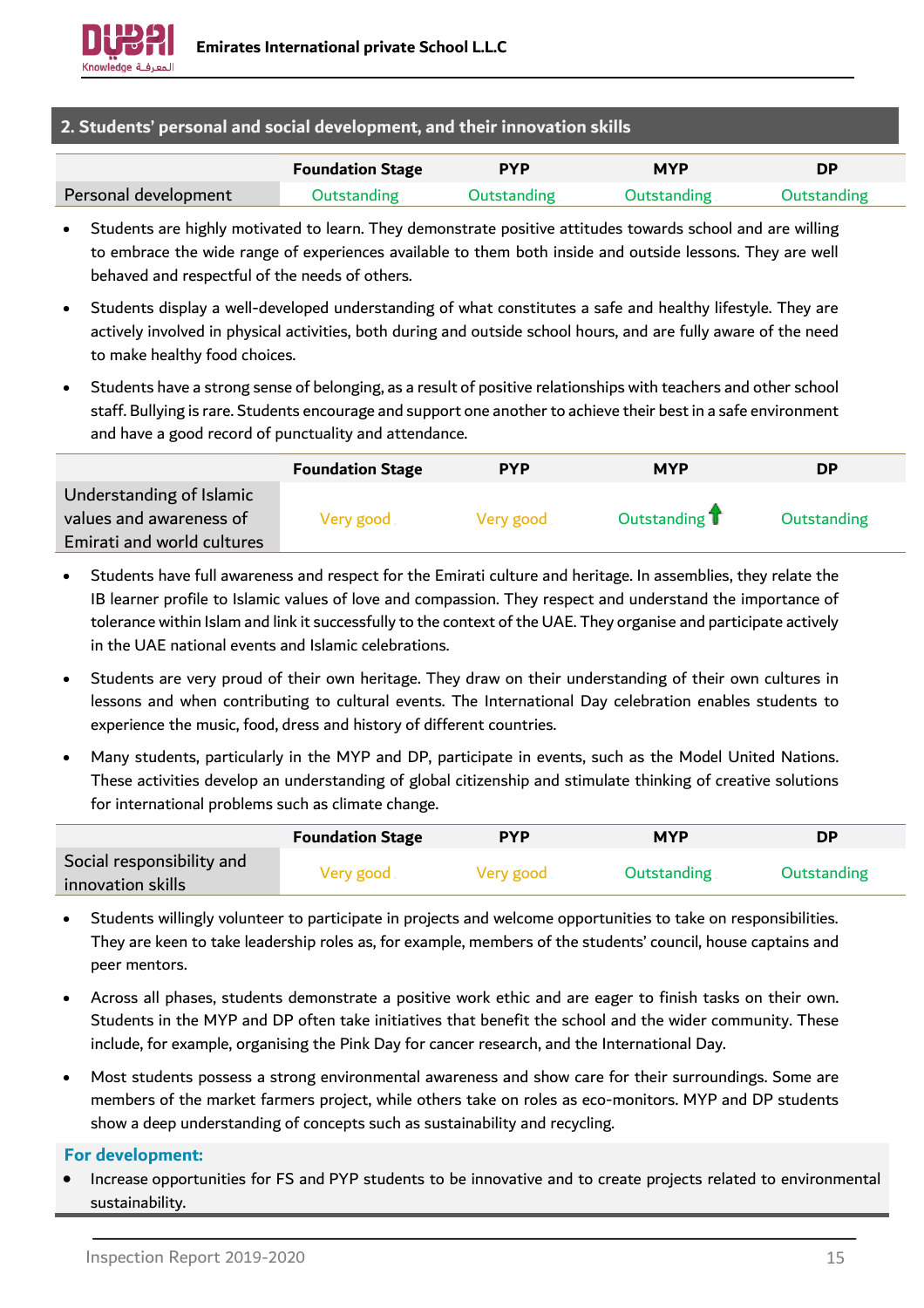

#### **3. Teaching and assessment**

|                                    | <b>Foundation Stage</b> | <b>PYP</b> | <b>MYP</b> | <b>DP</b> |
|------------------------------------|-------------------------|------------|------------|-----------|
| Teaching for effective<br>learning | Outstanding T           | Good       | Good       | Very good |

- Teaching has improved in the FS, where teachers plan interesting lessons and make use of a variety of attractive resources, which motivate children. Teaching is more effective in the DP than in the PYP and MYP, because teachers challenge students to use higher-order skills more consistently. Teaching is most effective in English and science.
- Teachers know their subjects well so that explanations and responses to students' questions are accurate. In the most effective lessons, teachers use questioning well to probe and extend students' thinking. Because teachers' planning covers units of work, learning objectives for individual lessons are not always clear enough.
- In many lessons, teachers plan tasks that are matched to the varied learning needs of students. However, this is not consistent across subjects. In Arabic, lesson plans are not always translated into practice.

|            | <b>Foundation Stage</b> | <b>PYP</b> | <b>MYP</b> | <b>DP</b> |
|------------|-------------------------|------------|------------|-----------|
| Assessment | Very good               | Good       | Good       | Very good |

- Improved assessment procedures in the PYP facilitate the effective tracking of students' progress. In the FS, the Early Learning Goals have been rewritten in smaller steps and linked to the IB assessment procedures. The level of challenge in both formal and informal assessments in the upper MYP and DP is high.
- Assessment procedures are robust and especially effective in identifying any curriculum shortcomings. The ongoing monitoring of progress through formative assessments is inconsistent, although generally better in the DP and in science. The moderation of internal assessments is effective.
- Extensive GL benchmark testing, alongside CAT4 assessments and the use of IBT in Arabic, gives the school a large amount of information on the students. The introduction of on-line tests from Year 9, and the extension of Bring Your Own Device (BYOD) to Year 3, help to develop students' on-line assessment skills.

#### **For development:**

- Provide more opportunities for students to develop and use critical thinking and independent learning skills across all subjects and phases.
- Monitor the effectiveness and consistency of the use of assessment information to adjust teaching to meet the needs of individual students.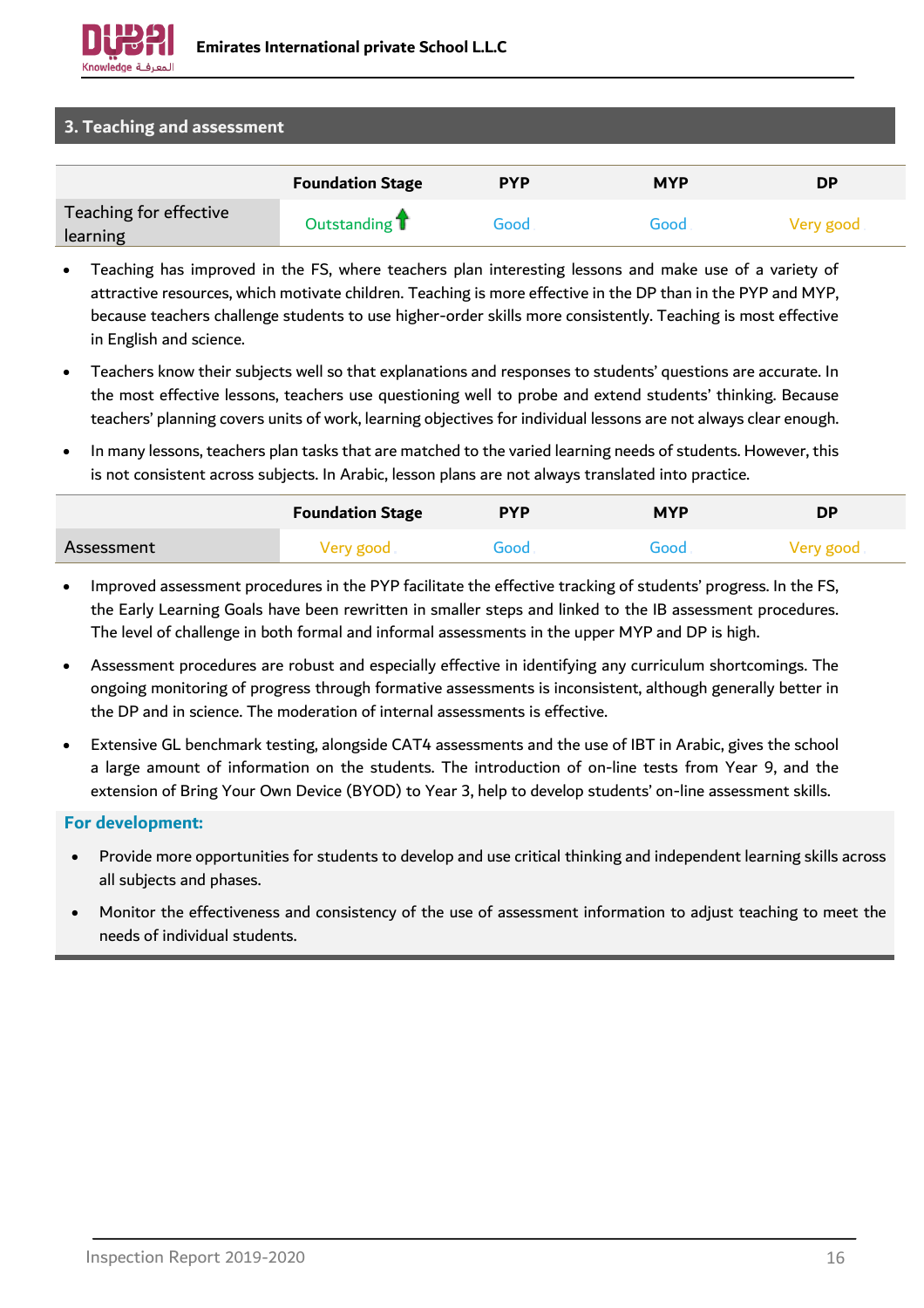

#### **4. Curriculum**

|                                         | <b>Foundation Stage</b> | <b>PYP</b> | <b>MYP</b> | <b>DP</b>   |
|-----------------------------------------|-------------------------|------------|------------|-------------|
| Curriculum design and<br>implementation | Very good               | Very good  | Very good  | Outstanding |

- The curriculum is clearly aligned to the IB Learner profile and to UAE priorities in each phase. In the FS it encourages independent inquiry and enables children to think and to communicate their ideas in a range of environments.
- In the PYP, MYP and DP, the curriculum promotes the development of students as open-minded risk takers, with opportunities to make choices through a range of equally valued education pathways.
- Reflections from students and parents contribute to curriculum reviews. These reviews are also informed by gaps identified through GL tests and IB assessments. Moral education, Islamic education, UAE social studies and a range of cross-curricular links support students' academic and personal development.

|                       | <b>Foundation Stage</b> | <b>PYP</b> | <b>MYP</b> | <b>DP</b>   |
|-----------------------|-------------------------|------------|------------|-------------|
| Curriculum adaptation | Very good               | Good       | Good       | Outstanding |

- The FS curriculum has been successfully modified to provide more opportunities for children to investigate and explore, be actively involved and develop their own ideas. The curriculum, particularly in the DP, is enriched by a wide variety of opportunities for enterprise, creativity and social contributions.
- There are very strong links to UAE culture and heritage in Islamic education, Arabic and UAE social studies. However, these links are not fully integrated into all aspects of the curriculum.
- In some subjects, such as English and science, the curriculum is effectively adapted to meet the needs of most students, but this is less successful in Islamic education and Arabic. The curriculum is not systematically modified across all subjects and phases to develop students' language comprehension skills.
- Arabic as a first language is taught in the FS1 for 90 minutes per week, and in the FS2 for 120 minutes per week.

#### **For development:**

• Ensure that, in all subjects and phases, the curriculum is suitably adapted to meet the needs of learners of English as an additional language.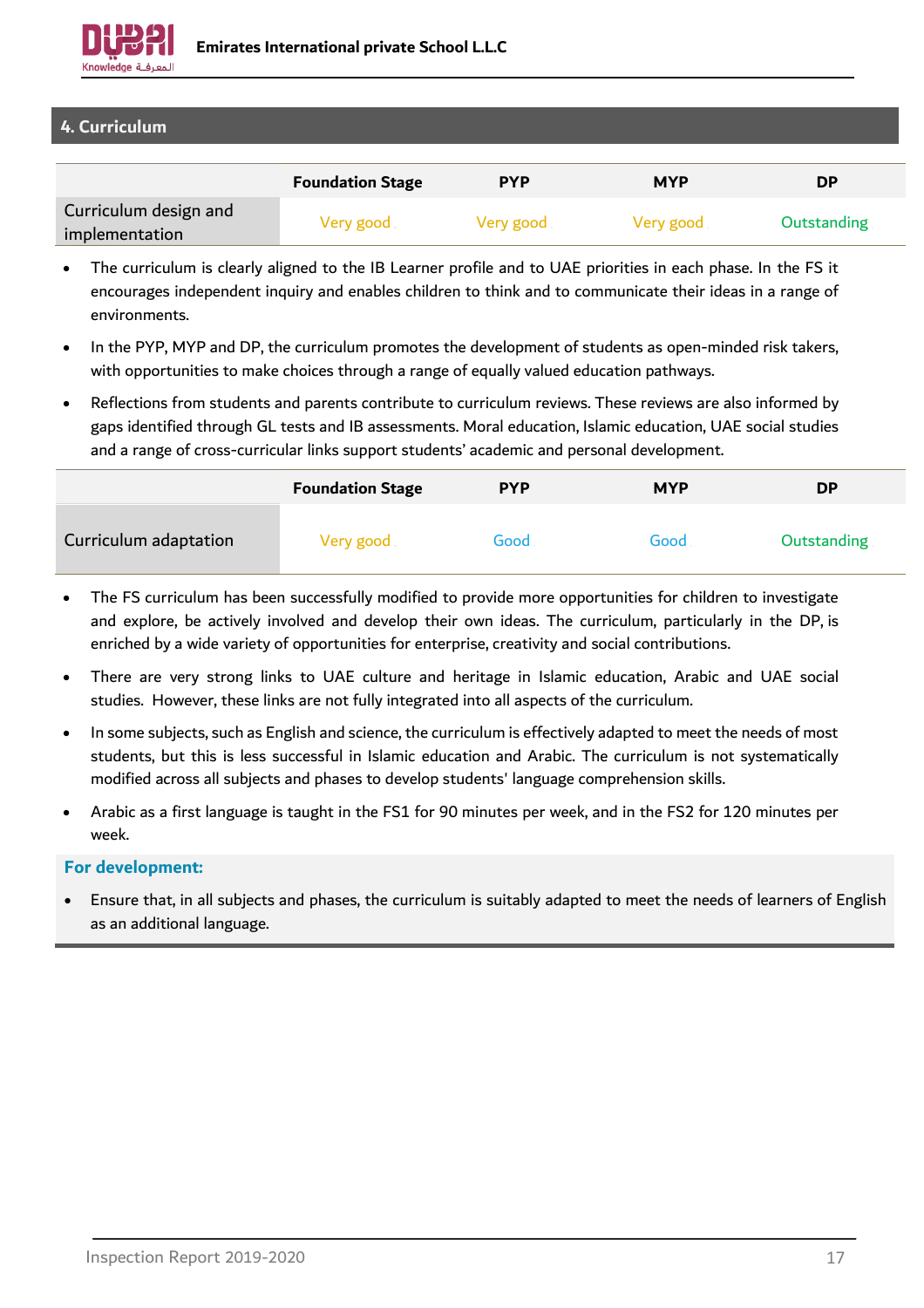

#### **5. The protection, care, guidance and support of students**

|                                                                                        | <b>Foundation Stage</b>      | <b>PYP</b>                   | <b>MYP</b>                   | <b>DP</b>                    |
|----------------------------------------------------------------------------------------|------------------------------|------------------------------|------------------------------|------------------------------|
| Health and safety,<br>including arrangements for<br>child protection /<br>safeguarding | Very good $\mathbf{\hat{I}}$ | Very good $\mathbf{\hat{T}}$ | Very good $\mathbf{\hat{I}}$ | Very good $\mathbf{\hat{T}}$ |

- The improvements suggested by the last report have been tackled. Students with mobility issues now have much improved access to almost all areas of the school. All staff have been trained in child protection, not only to safeguard children but also to promote their emotional well-being.
- In PYP, peer mediators play an important role in helping to resolve minor disputes and when necessary drawing them to the attention of staff. Year 13 psychology students provide workshops for MYP students on conflict resolution.
- The school environment is both safe and healthy. The programme of coffee morning workshops provided by the counsellors and senior staff helps parents to respond to adolescent anxieties and challenges.

|                  | <b>Foundation Stage</b> | <b>PYP</b> | <b>MYP</b> | DP          |
|------------------|-------------------------|------------|------------|-------------|
| Care and support | Very good               | Very good  | Very good  | Outstanding |

- Care and support are particularly strong in the DP because of the excellent guidance given to students as they consider different educational and career pathways. The school counsellors provide valuable support throughout the school for students and their families.
- The school's rounded approach is effective in supporting most students of determination in their academic and personal development. However, the quality of personalised learning in lessons is variable. Students with particular gifts and talents are identified and offered a range of opportunities to develop their skills and interests.
- Policies to promote positive behaviour management are very effective. Robust systems are in place to track attendance and unexplained absences. Strategies to promote high attendance are less effective in the PYP than in other phases.

#### **For development:**

Raise attendance in the PYP to match, at least, that in the other phases.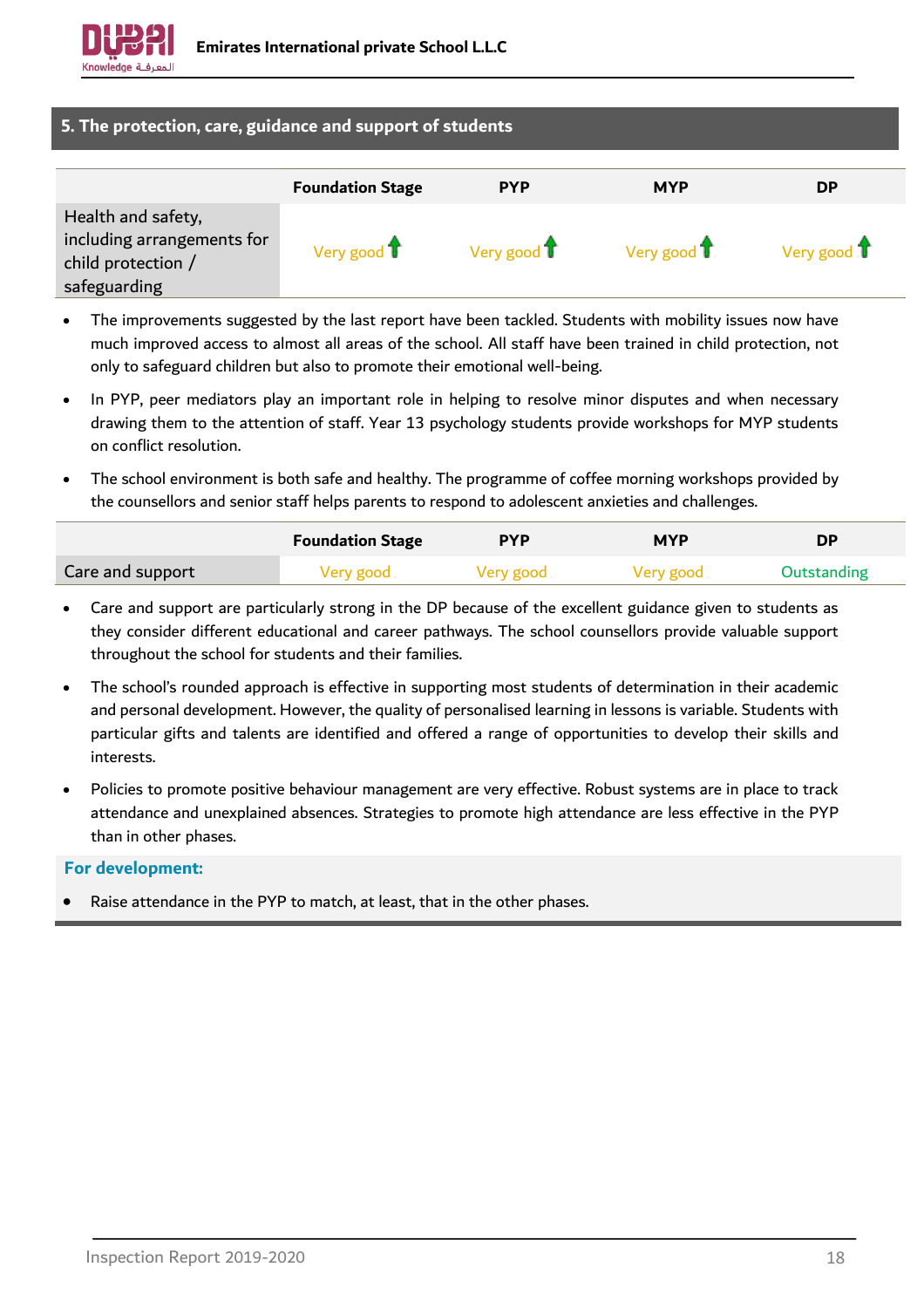

#### **Inclusion of students of determination**

Provision and outcomes for students of determination Frovision and Good

- School leaders and governors have successfully developed an inclusive ethos within which students with a diverse range of needs are welcomed. Although members of the small inclusion support team are wellqualified and experienced, long-term planning is at an early stage.
- Effective procedures ensure the accurate identification of students' needs. These typically lead to wellmatched classroom interventions. Staff are aware of the need to develop a range of alternative pathways to meet the changing needs of students as they progress through the school.
- Regular reports, which inform parents of their children's attainment, are being extended to provide more information on their children's progress. Parents appreciate that they can contact the school at any time.
- Inclusion teachers provide effective support, both in lessons and withdrawal sessions. Not all class teachers are skilled in adapting learning for students of determination. Personal development plans enable students to make significant gains in confidence and in their ability to regulate their own behaviour.
- Staff use assessment information well to track students' progress against their targets. Students of determination make good academic progress and they often develop resilience and self-reliance. Older students achieve valid exit qualifications.

#### **For development:**

- Develop a strategic plan for inclusion that takes full account of the changing needs of students of determination as they progress through the school and the resources needed to support them.
- Enable parents of students of determination to formally meet class teachers at the start of the school year to discuss their children's needs.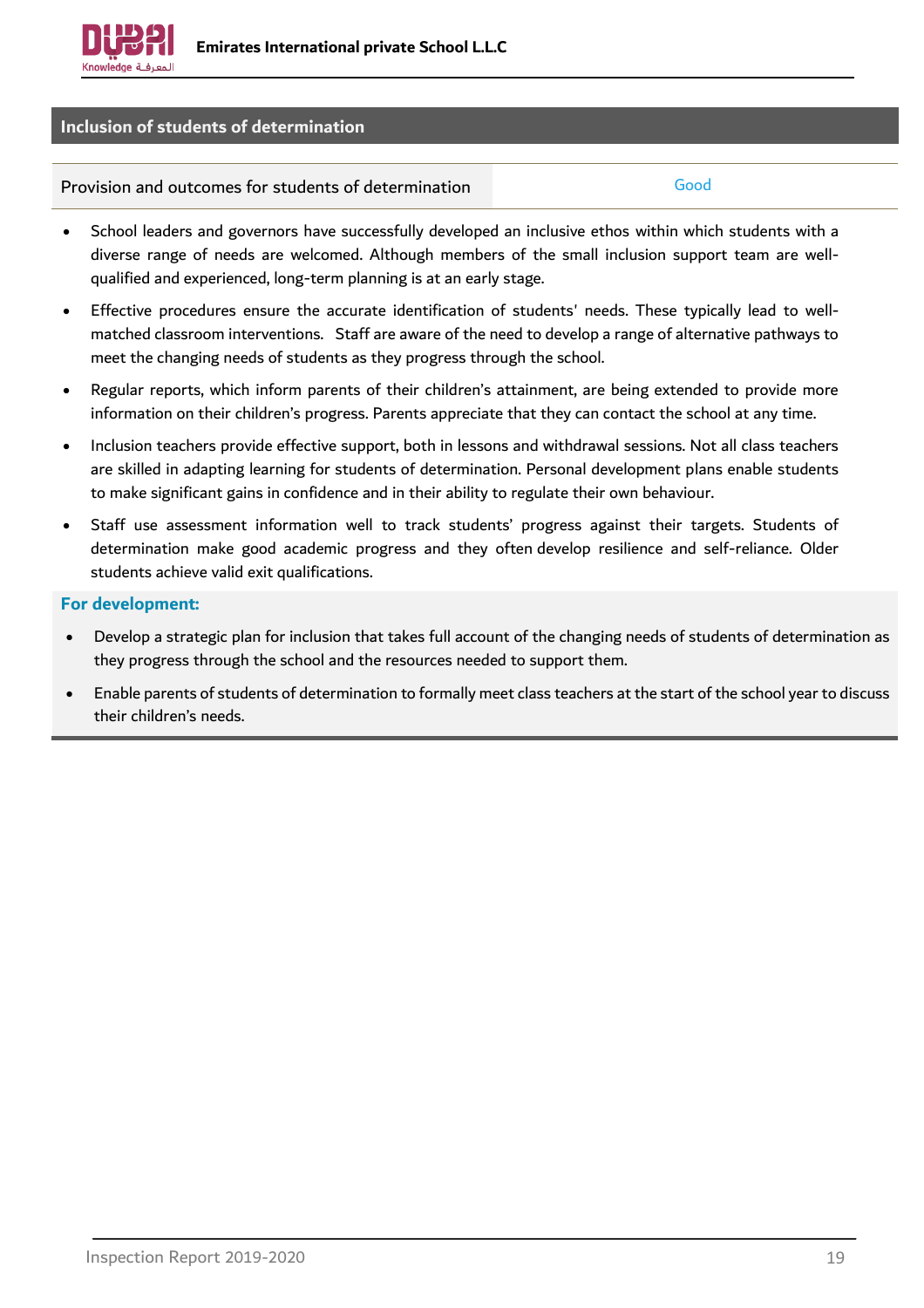

#### **6. Leadership and management**

| The effectiveness of leadership                 | Good      |
|-------------------------------------------------|-----------|
| School self-evaluation and improvement planning | Very good |
| Parents and the community                       | Very good |
| Governance                                      | Good      |
| Management, staffing, facilities and resources  | Very good |

- Senior leaders share a clear vision for the future direction of the school. Together they ensure that students' well-being and academic achievement are at the heart of this inclusive school. Middle leaders, many of whom are new to their roles, vary in their effectiveness. Not all have the skills needed to make meaningful contributions to school improvement.
- Very effective self-evaluation procedures provide school leaders with an accurate picture of the school's performance. All stakeholders contribute to the process of self-evaluation. The information gathered, together with analyses of internal and external tests and assessments, ensure that improvement planning is focused on appropriate development priorities. The recommendations from the previous inspection report have been tackled with determination.
- Parents are very supportive and effectively engaged in their children's learning. They are well informed about school issues. Most parents are very positive about their involvement with the school. They feel that the school promotes a strong regard for family life and creates a sense of community amongst a school population which has diverse cultural backgrounds. Links with a variety of charities raise students' awareness of the needs of others.
- The School Advisory Council includes representation of all stakeholders. Through regular reports, council members are informed of the school's performance. They demonstrate a strong commitment to the academic and personal development of all students. The best use is not being made of council members' expertise in support of school improvement, because they do not all have clearly defined roles in relation to the school's performance indicators.
- The school runs smoothly on a day-to-day basis. Teachers are suitably qualified. Those new to the IB receive training in the programme's philosophy and teaching approaches. Middle leaders are now provided with sufficient time to fulfil their duties. Premises are spacious and specialist facilities are of a very good quality. Resources for learning are plentiful.

#### **For development:**

- Ensure that all middle leaders have the skills needed to lead improvement in their areas of responsibility.
- With reference to the KHDA publication 'The Gift of Good Governance', define clear roles and responsibilities for all members of the School Advisory Council.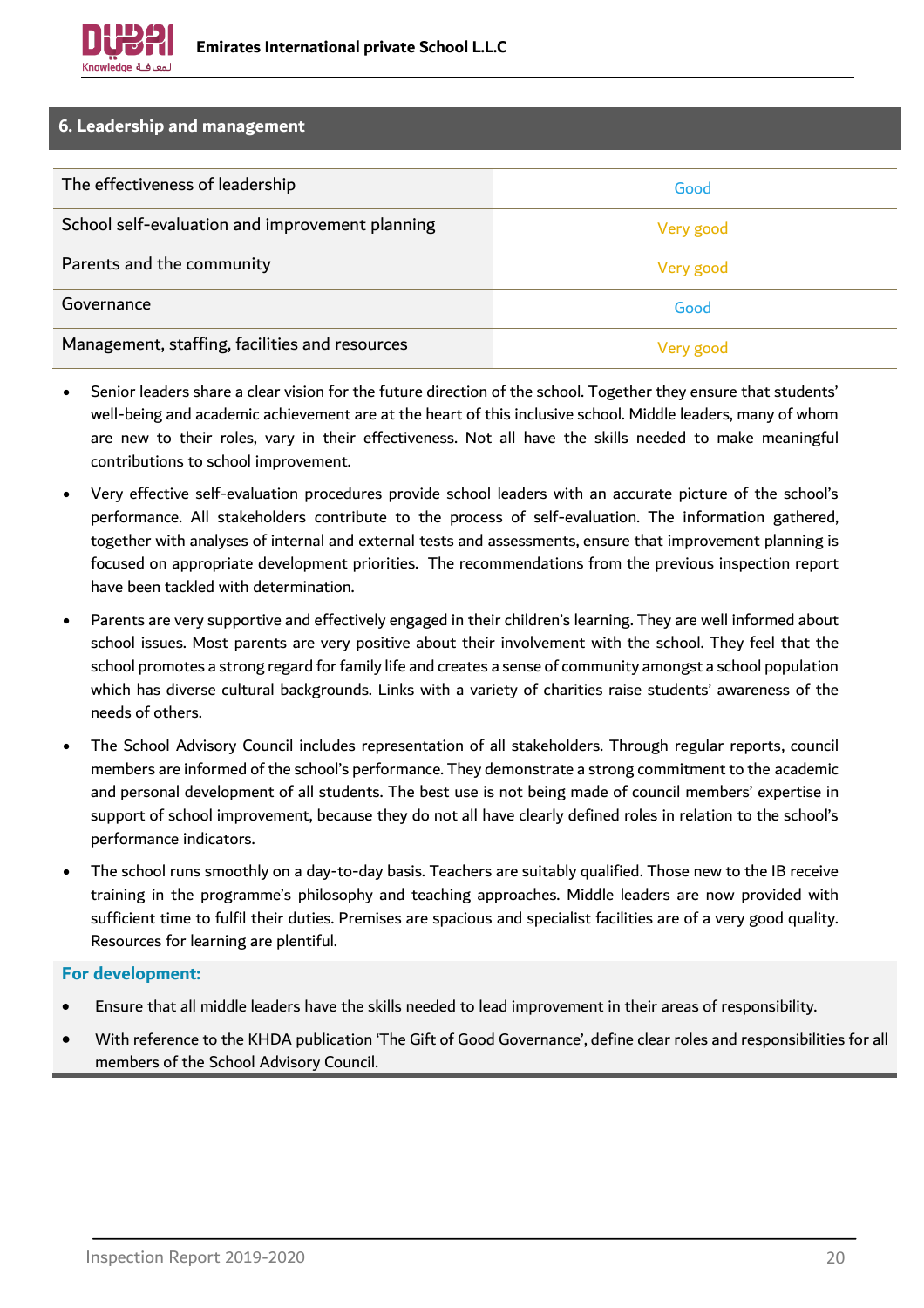

# **Views of parents and students**



<span id="page-20-0"></span>Before the inspection, the views of the parents, senior secondary students were surveyed. Key messages from each group were considered during the inspection, and these helped to form inspection judgements.

| <b>Students</b> | Students have a strong sense of belonging and are positive about the<br>relationships that they have with their teachers and other students in the<br>school. They feel safe in school and say that they receive help whenever they<br>need it. They are motivated and willing to persevere with their work. These<br>characteristics are apparent in the daily life of the school.                                                                                            |
|-----------------|--------------------------------------------------------------------------------------------------------------------------------------------------------------------------------------------------------------------------------------------------------------------------------------------------------------------------------------------------------------------------------------------------------------------------------------------------------------------------------|
| <b>Parents</b>  | Most parents appreciate the approachability of the school and the quality of<br>education that the school provides. They are confident that their children are<br>well cared for and kept safe and are pleased with the information that they<br>receive about their children's learning. The inspection agrees that these views.<br>Inspectors could find no evidence to support the concerns of a few parents<br>about the school's provision for students of determination. |